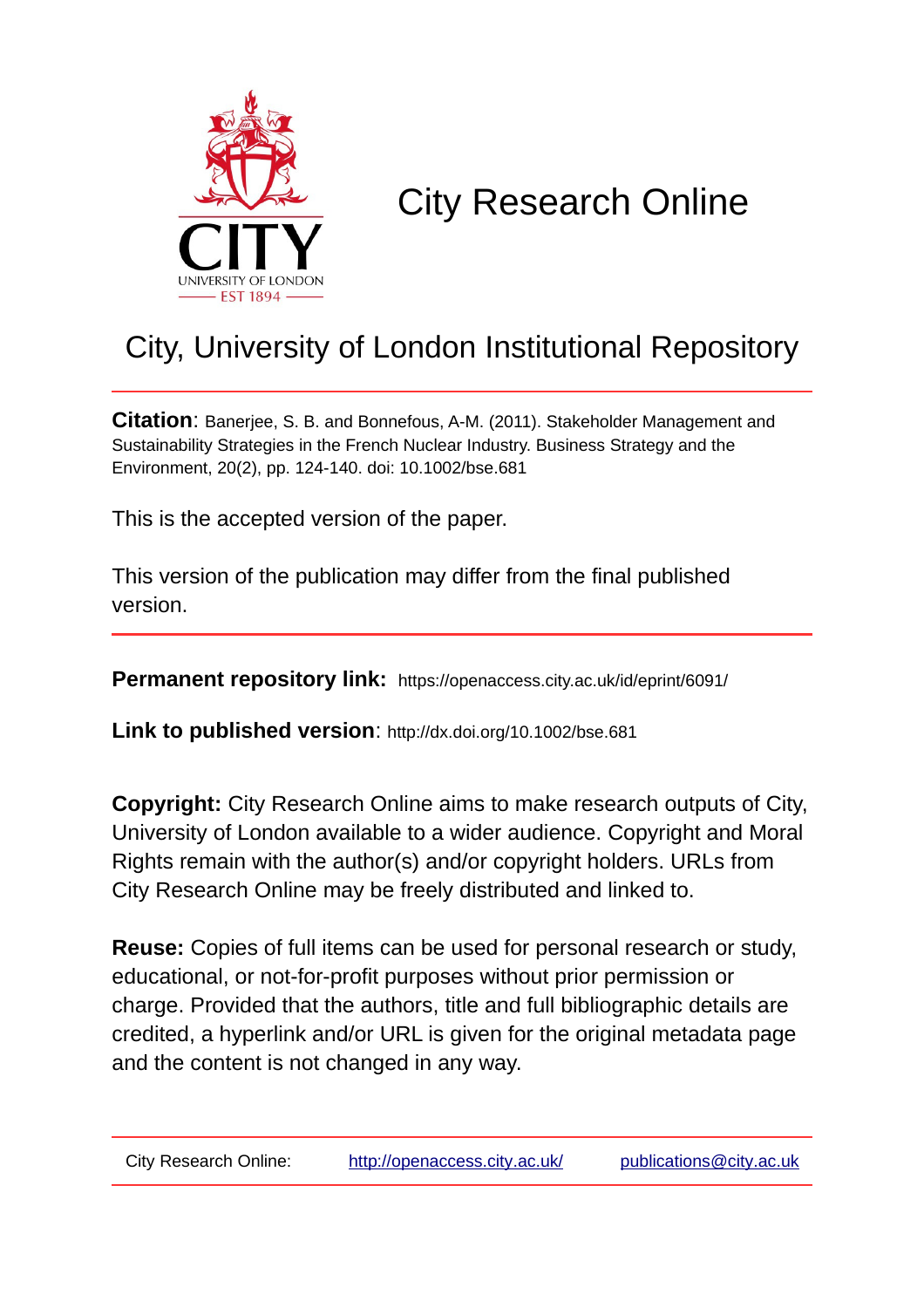### **STAKEHOLDER MANAGEMENT AND SUSTAINABILITY IN THE FRENCH NUCLEAR INDUSTRY**

Annabel-Mauve Bonnefous Reims Management School [am.bonnefous@reims-ms.fr](mailto:am.bonnefous@reims-ms.fr)

Bobby Banerjee University of Western Sydney [b.banerjee@uws.edu.au](mailto:b.banerjee@uws.edu.au)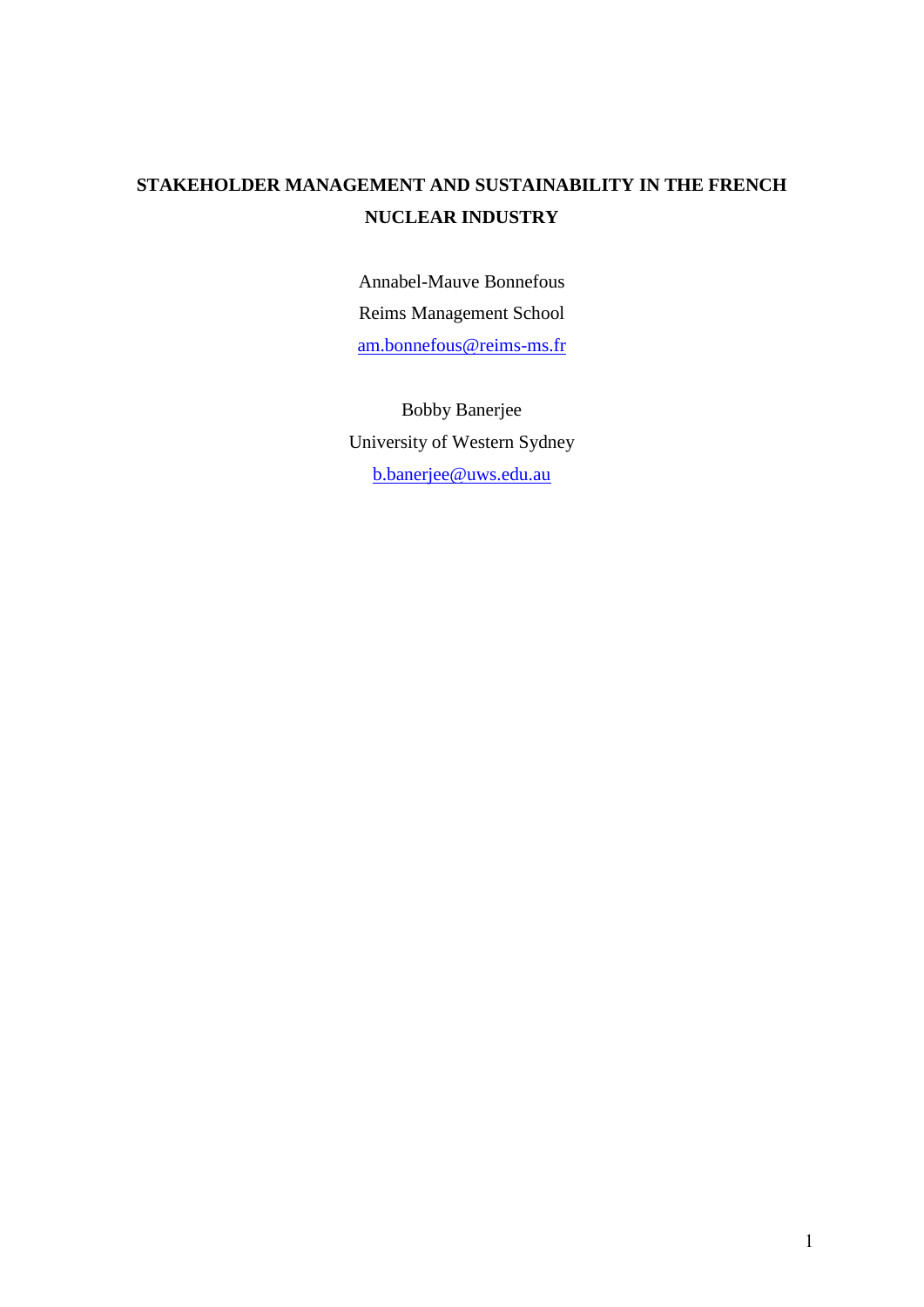Energy has become a major issue in the agenda of governments, institutions, business firms and the public. Preventing global warming while meeting the world's energy needs is of critical importance to the sustainability of the planet (IES, 2008). However, the demand for non-renewable resources continues to rise with continued population growth further exacerbating the situation. Between 1945 and 2009 the world's population increased from 2 billion to 6.2 billion and the OECD estimates that the planet will have nearly 9 billion people by 2050. Population growth will occur mainly in the developing regions of the world where energy needs will rise significantly. World consumption of electricity is estimated to grow at 2.4% per year between 2006 and 2030 with higher levels of growth in China and India (IAE, 2008). However, electricity production is dominated by fossil fuels combustion such as petroleum, coal and natural gas. These production processes are a major cause of global warming through greenhouse gad emissions. The Intergovernmental Panel on Climate Change (IPCC) estimates that the world temperature can rise from 1.1 to 6 degrees Centigrade before the next century with devastating environmental and social consequences. Dramatic reductions on greenhouse gas emissions coupled with fundamental changes in the traditional energy production model are needed to ensure planetary survival.

Given the political and economic power of the global fossil fuel lobby energy experts admit that the traditional energy model will be hard to replace. Renewable energy sources such as biomass, solar power, wind power, geothermal energy and hydroelectric energy only represent 3% of the world consumption. Investment in these technologies could reduce the world's dependence on fossils but the capacity to invest in non-renewable energy and the technological capability is unevenly distributed. Our inability to stock energy is also a problem because renewable sources do not produce energy continuously. There are ongoing efforts to provide solutions to the energy storage problem as in Germany where plans are underway to build an energy distribution network that would connect wind power stations in the north of the country with solar power stations in the south. However these developments are limited to a select few industrialized countries.

In the context of energy sources the nuclear power industry has an ambiguous status. While many institutions and governments consider nuclear energy as a 'sustainable' solution to the energy crisis there are serious concerns about the safety and ecological impact of the industry as well as the treatment of radioactive waste. Nuclear power corporations are often the targets of activist green groups and there is both a material and ideological battle currently being waged about the risks and benefits of nuclear energy.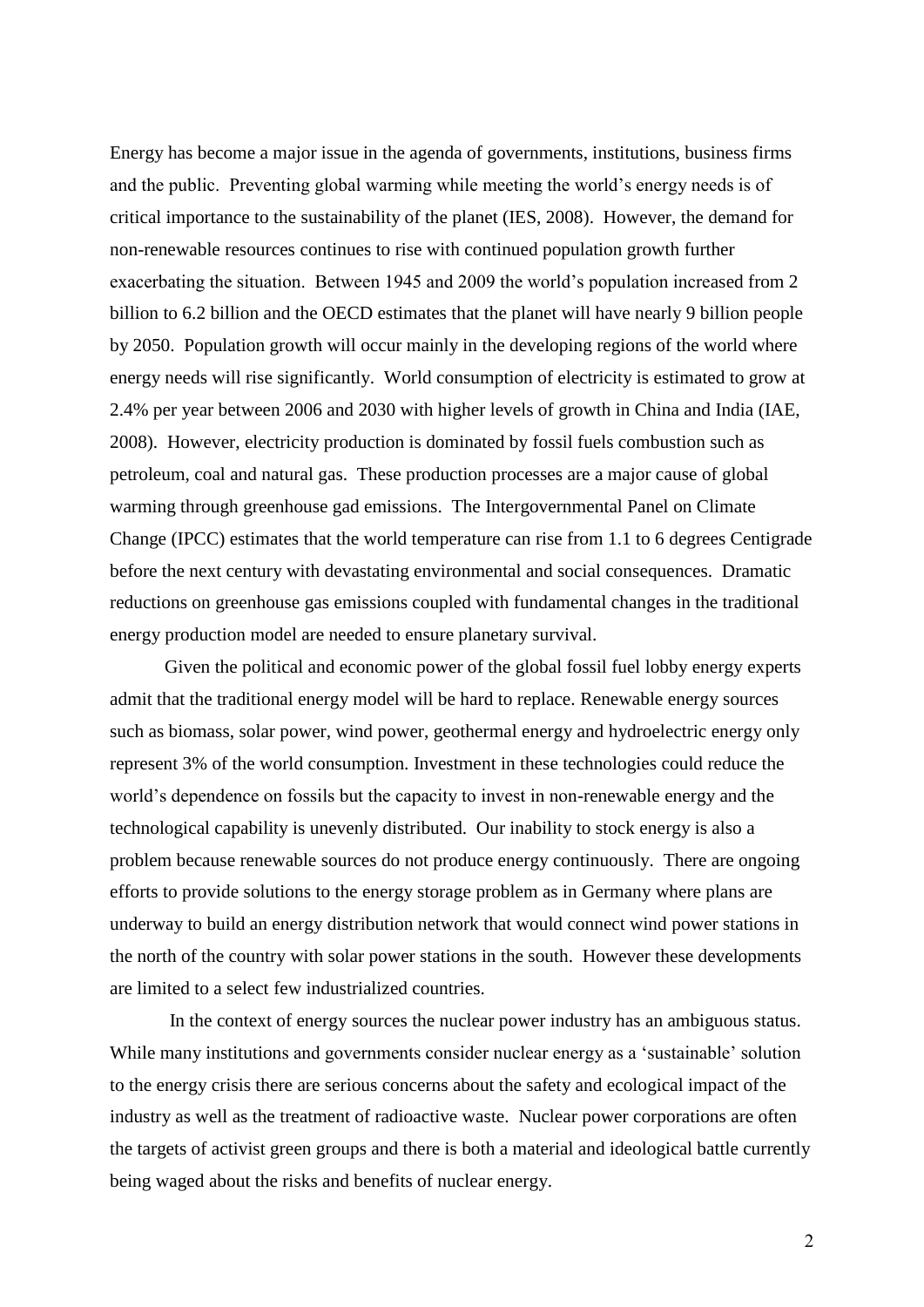In this paper we describe how the sustainability debate is being played out in a nuclear power corporation and how the discourse influences the way corporate managers translate sustainable development into practices. Our case study focuses on one of the world's largest nuclear power generators and describes how the company manages the conflicting interests of its key stakeholders. We show how by managing different stakeholders – from those opposed to nuclear power to those that support nuclear power to others that have neutral views – the corporation is able to sustain its economic growth strategy while shaping the debate about sustainability to a 'sustaining growth' paradigm. We argue that despite public espousals of integrating social and environmental concerns in an aim to make the nuclear industry more 'sustainable' there is no significant shift in the corporate world view with a 'business as usual' approach that places a priority on economic growth.

### **The sustainability discourse: From planetary sustainability to corporate sustainability**

Discourses of sustainable development emerged in the 1980s as evidence of the negative environmental and social consequences of economic growth mounted. It is a concept that is mired in much confusion and ambiguity with more than 100 'definitions' (Faber, Jorna, & Engelen, 2005). The widely used Brundtland definition of sustainable development as 'a process of change in which the exploitation of resources, direction of investments, orientation of technological development and institutional change are made consistent with future as well as present needs' (WCED 1987: 9) is more of a slogan than a definition. Apart from attempting to reconcile economic growth with environmental protection, the sustainable development agenda of Brundtland also focuses on social justice and human development within the framework of social equity and the equitable distribution and utilization of resources. Despite its broad appeal as a concept sustainable development has been critiqued by several scholars who argue that it is unclear on the nature of human 'needs and wants', continues to promote a growth model, relies on market mechanisms to ensure that environmental and social concerns will be addressed and promotes neo-colonial modes of development by obscuring significant differences in resource access and utilization between countries (Bandy, 1996; Banerjee, 2003; Escobar, 1992; McAfee, 1999; Redclift, 1987). Proponents of sustainable development claim that it marks a fundamental paradigm shift in the way development should proceeds while its critics argue that it is still business as usual tinged with some green credentials. Economic growth continues to be privileged except that it is now recast as sustainable growth with conventional notions of capital, income, and growth continuing to inform this 'new' paradigm. Rather than reshaping markets and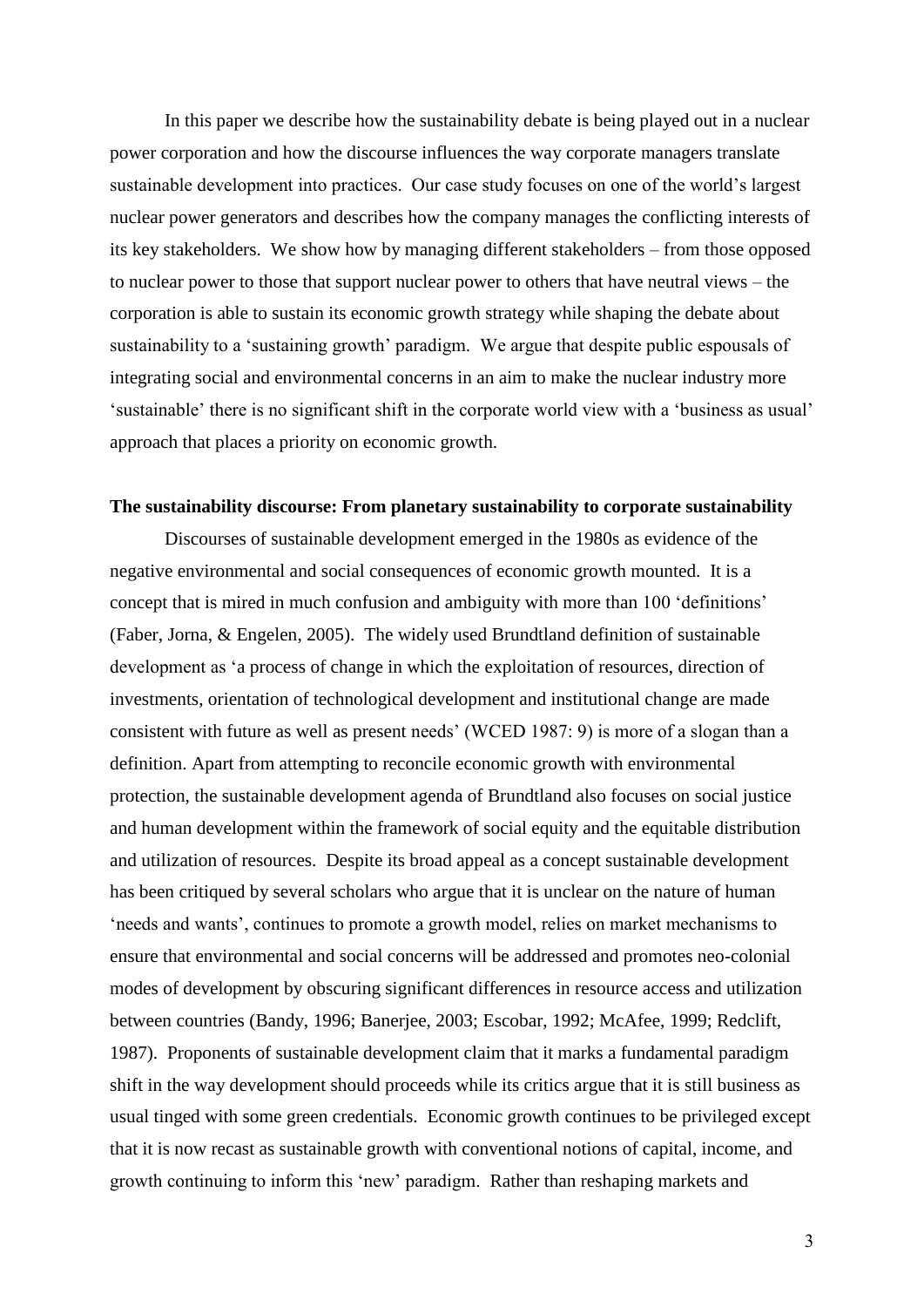production processes to fit the logic of nature, sustainable development uses the 'logic of markets and capitalist accumulation to determine the future of nature' (Shiva 1991: 121).

It is not surprising that discourses of sustainability at the level of corporate strategy reflect market-based approaches instead of political and institutional interventions. For instance, one of the aims of the 'Vision of Sustainable Development' promoted by the Business Council for Sustainable Development is to 'maintain entrepreneurial freedom through voluntary initiatives rather than regulatory coercion' (Newton & Harte, 1997: 91). And perhaps the ultimate triumph of corporate control of sustainability is the Dow Jones 'Sustainability Index' which defines a sustainable corporation as one 'that aims at increasing long-term shareholder value by integrating economic, environmental and social growth opportunities into its corporate and business strategies' (Dow Jones Sustainability Group, 2000). It is interesting to note the discursive shift from planetary sustainability to corporate sustainability. The underlying assumption is that corporations must be sustainable for the planet to be sustainable. And that corporate sustainability is possible only if environmental and social issues result in 'growth opportunities'. Robert Shapiro, the ex-CEO of Monsanto sums up the business approach aptly: 'Far from being a soft issue grounded in emotion or ethics, sustainable development involves cold, rational business logic' (Magretta 1997: 81).

While there is no doubt that corporations play a significant role in achieving sustainability it is simplistic to assume that current environmental practices are compatible with notions of sustainability. Most companies focus on operational issues when it comes to greening and lack a 'vision of sustainability' (Hart 1997). Instead theoretical attempts to integrate environmental and social issues into corporate strategy have focused on the social role of corporations. Concepts like corporate social responsibility (CSR), corporate social responsiveness, corporate citizenship as well as a host of models, categories and taxonomies an attempt to define the social responsibilities of corporations. Carroll's (1979) categories of CSR as consisting of economic, legal, ethical and discretionary responsibilities have been influential in understanding the nature and type of obligations that business has to society. According to Carroll (1979, p. 500) the fundamental social responsibility for any business firm in this framework is its economic responsibility – 'to produce and services that society wants and to sell them for a profit'. Other responsibilities and roles are framed from this fundamental assumption – corporations are expected to follow all necessary laws while seeking to make profits and they are expected to behave ethically in areas that are not codified by law.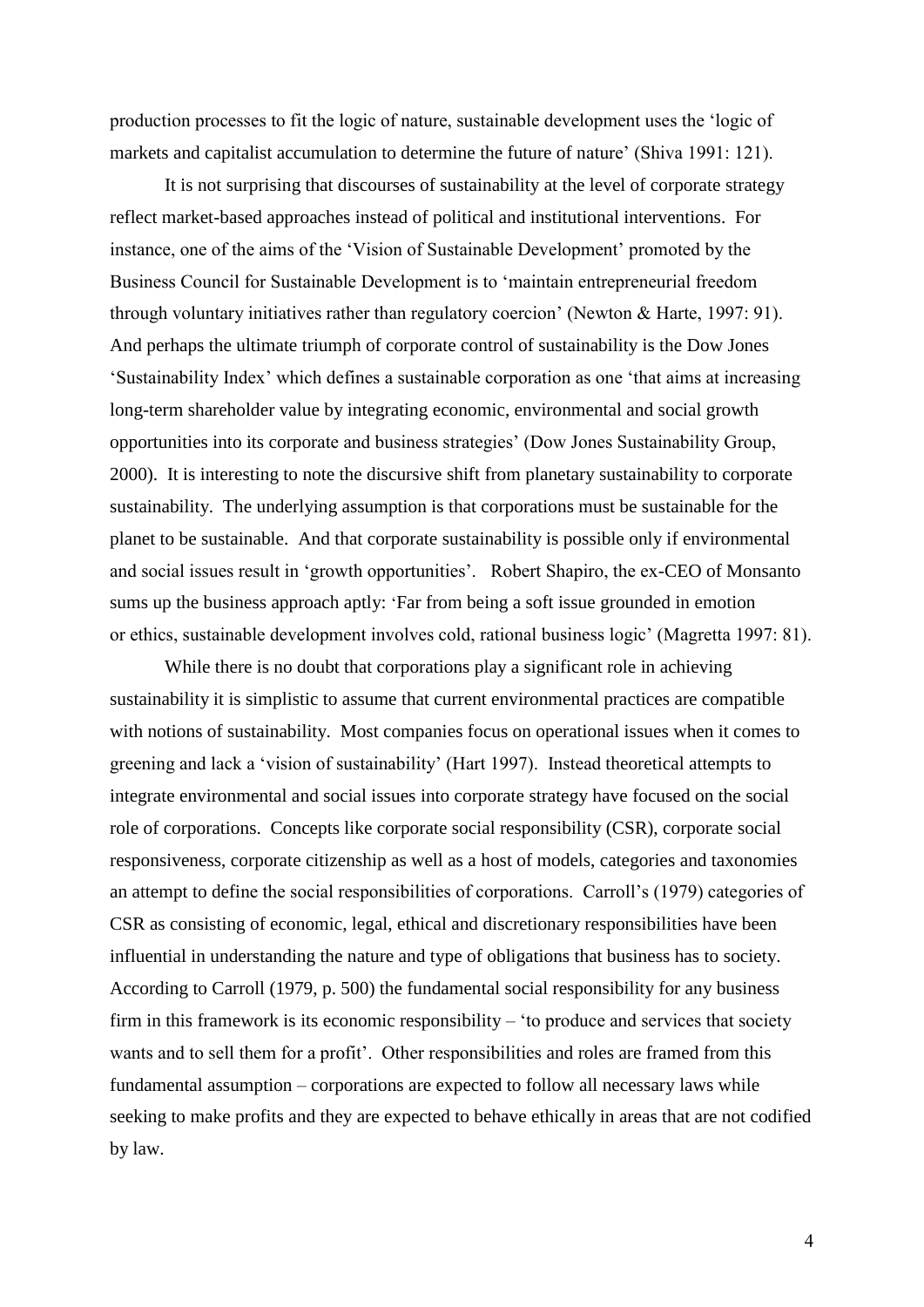While the primary function of the firm is economic (normatively defined as enhancing shareholder value) some scholars have challenged the shareholder primacy theory of the firm arguing that focusing purely on the economic function of the firm ignores the complexity that firms have to deal with along with related inefficiencies, information asymmetries and multiple incentive problems. They propose a stakeholder theory of the firm that broadens a firm's role to include other external and internal actors apart from shareholders (Donaldson, 1999; Hill and Jones, 1992). Freeman (1984) provided probably the most widely accepted definition of a stakeholder defining stakeholders as 'any group or individual who can affect or is affected by the organization's objectives'. This broad view is not without its problems: different stakeholders have differing interests and balancing the needs of competing stakeholders is not an easy task. CSR and stakeholder theory also have their fair share of critics – some see CSR activity as 'theft' from a firm's key stakeholder groups: shareholders, customers and employees (Friedman, 1962) while others argue that CSR serves as a smokescreen even a form of 'stakeholder colonialism' that serves to regulate stakeholders (Banerjee, 2000), and is an 'ideological movement' intended to legitimize the power of multinational corporations (Mitchell, 1989).

Theoretical approaches to a stakeholder theory of the firm have focused on its descriptive, instrumental and normative aspects (Donaldson and Preston, 1995). Descriptive approaches have focused on understanding managerial perceptions about stakeholder salience, the role of the board and organizational-stakeholder relationships. Instrumental approaches have focused on the consequences of serving stakeholders, particularly the financial benefits generated by such a strategy. The normative justification of stakeholder theory has its roots philosophical and moral arguments about fairness and reciprocity (Phillips, 1997), Kantian ethics and justice (Bowie, 1999), theories of social contracts (Donaldson and Dunfee, 1994), as well as notions of corporate integrity and cooperative relationships with the community (Solomon, 1994).

However, as Margolis and Walsh (2003) have pointed out the 'practical necessities' of stakeholder theory have meant that normative justifications beyond that of providing shareholder value have not gained significant ground in theory or practice. The focus is almost entirely on win-win situations where a particular 'social' initiative is evaluated by its economic benefit to the firm. Commenting on the results of a meta-analysis of more than 25 years of empirical studies on the link between corporate economic and social performance, Orlitzky et al. (2003) claimed that the literature was 'over inclusive' in defining organizational stakeholders and called for a more 'restrictive' concept of stakeholders in order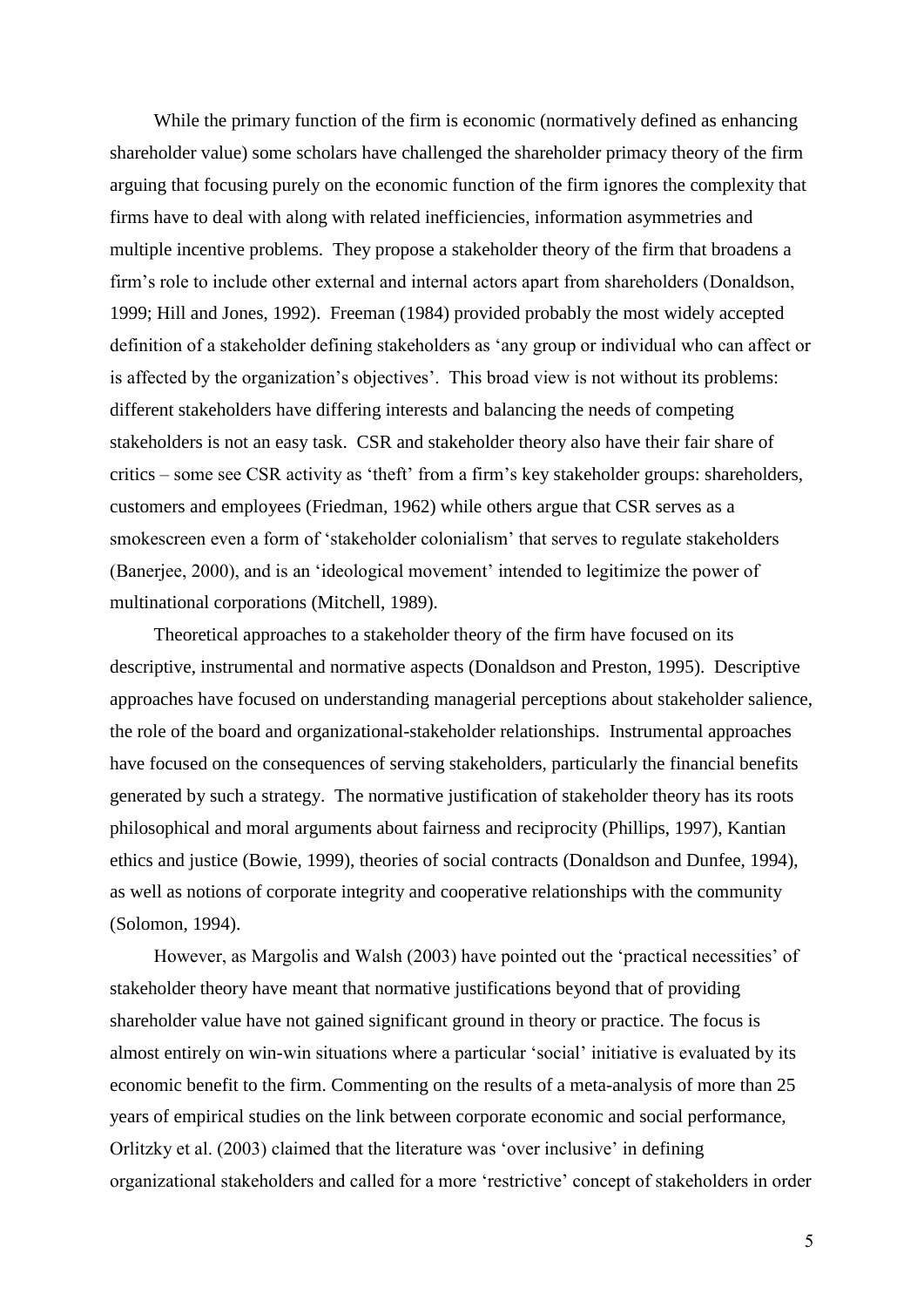to establish a stronger link. This implies a focus on stakeholders who can influence the financial or competitive position of the firm, leaving little or no resources directed to serve the interests of marginalized stakeholder groups (Banerjee, 2007).

To summarize, we can discern three approaches to stakeholder theory in the literature: the shareholder value perspective which sees stakeholder theory as a 'dangerous distortion of business principles', the stakeholder value perspective aimed at making corporations more socially responsible by balancing the needs of different stakeholders and the managerial perspective, a 'middle way' that identifies salient stakeholders in order to manage them efficiently. Despite some attempts to broaden the role of the firm using more inclusive normative criteria the dominant approach in stakeholder theory and practice focuses on a narrow list of stakeholders whose interests and influence directly relate to a firm's economic interest. As Roberts (2003, p. 251) points out at best these 'win-win' CSR policies can produce 'moments of calculated cooperation when reciprocal self-interests coincide and ethical justification can take the form only of an argument that ethics pays'.

An influential framework to determine stakeholder salience was developed by Mitchell et al. (1997) who classified stakeholders based on their possession of three attributes: power (the stakeholder's power to influence the company), legitimacy (of the stakeholder's relationship with the company) and urgency (the extent to which the stakeholder's demands require immediate attention). While this framework has been critiqued because of its inadequate analysis of power and legitimacy (Banerjee, 2000) it remains a widely used descriptive framework. Senior managers of corporations determine the salience of stakeholders and those deemed salient tend to receive management attention. Typically, corporations tend to focus on stakeholders with higher levels of power, legitimacy and urgency: the demands of these 'definitive' stakeholders (Mitchell et al. 1997) normally get the attention of top management. Interestingly, Mitchell et al. (1997: 878) define the group of stakeholders who have urgency and power but 'lack' legitimacy as 'dangerous stakeholders' and deplore their actions as being 'outside the bounds of legitimacy, dangerous both to the stakeholder-manager relationship and to the individuals and entities involved'. They single out 'wildcat strikers' and 'coercive environmentalists' as examples of dangerous stakeholders. While a few anti-nuclear protests have turned violent and some actions of 'coercive environmentalists' may not be seen as legitimate it is not accurate to portray these groups as lacking legitimacy. Rather, it is their influence on the general public, governments and the media that can determine the level and extent of corporate responses to environmental activism.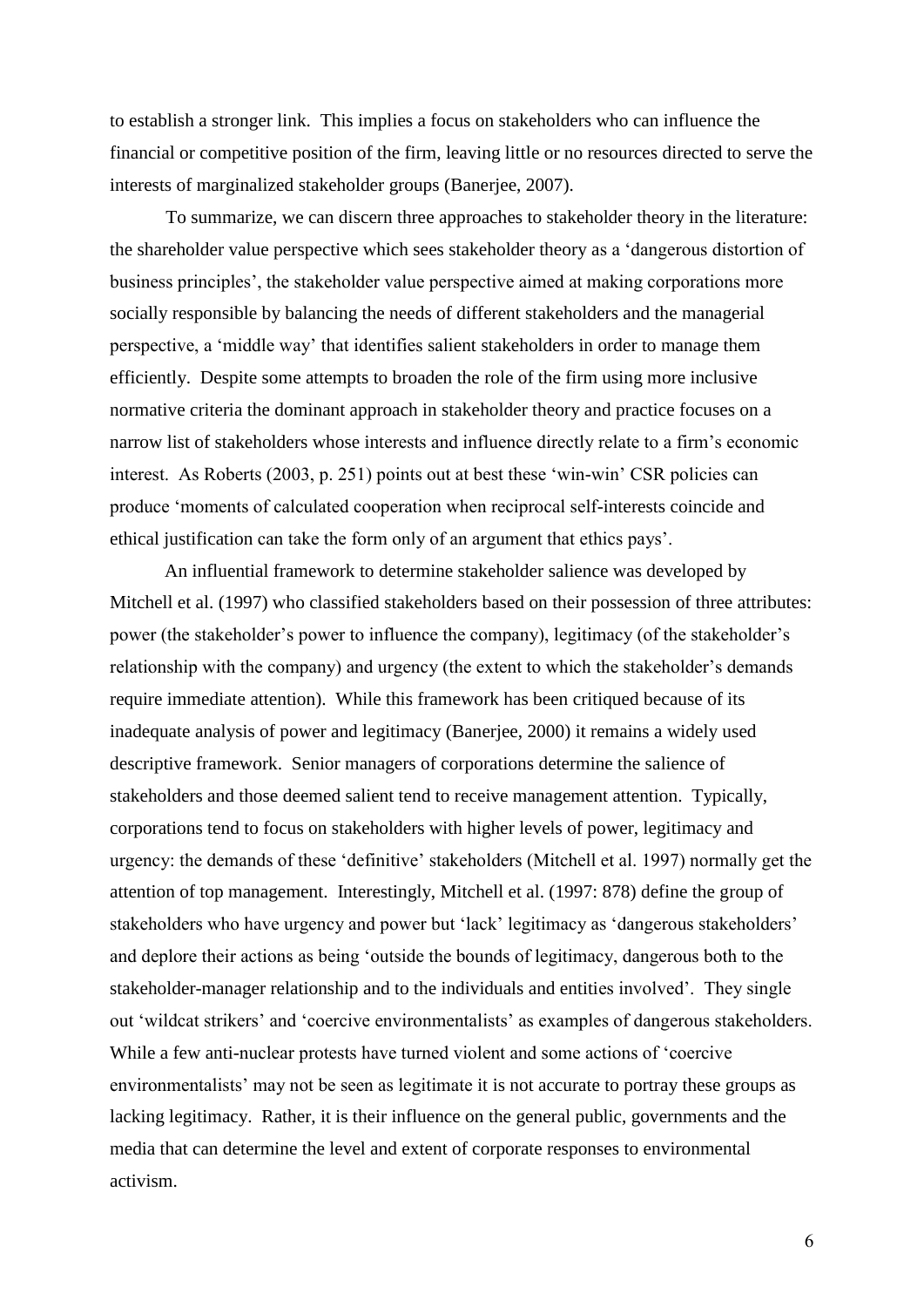As we will see in our case study, in the context of the nuclear industry managers identified three groups of stakeholders whom they considered were crucial for the future of the nuclear power industry. The groups differed in their power to influence company policies but nevertheless received varying degrees of attention from corporate managers. *Supportive stakeholders* were organizations and institutions that were in favor of nuclear power and saw it as a clean energy source with manageable risks. This group included international institutions, some governments, non-governmental organizations, scientific associations and industry associations. *Obstructive stakeholders* were anti-nuclear and environmental activist groups whose policy was to completely phase out all existing nuclear power reactors and prevent any new ones from being constructed. *Passive stakeholders* consisted of the general public and sections of civil society that did not hold strong views about the benefits or risks of nuclear power. They did not oppose government or corporate plans to expand nuclear plans so in a sense provided tacit support for the nuclear power industry. This stakeholder group has some similarities with dormant stakeholders identified by Mitchell et al. (1997) as groups that had power but no legitimacy or urgency except that in our case passive stakeholders as members of the general public certainly are legitimate actors.

### **The study setting**

The nuclear industry provides 16% of the world energy consumption. The world nuclear capacity in 2007 was 372 GW of which about 309 GW is in the OECD countries. The nuclear energy market is geopolitical and highly regulated. It involves three key actors: international agencies, governments and private or public electricity suppliers. Because of weapons proliferation concerns, the market is strictly controlled by international agencies. Nuclear power corporations can only sell nuclear plants to countries that have ratified the Non Proliferation treaty of 1968 accept regular monitoring and inspections from the International Atomic Energy Agency. Governments are key actors in the nuclear power industry because they have the authority to commission new nuclear reactors and negotiate with nuclear power corporations and international agencies. Local electricity suppliers play more of an operational role in developing and maintaining nuclear power stations and the linked electricity distribution network. Table 1 identifies the key international and national agencies that regulate the nuclear power industry in France. In this example, we can see that there are other regulatory agencies that control suppliers and customers, provide security and safety, radioactivity protection and actively participate in radioactive waste management at the national scale.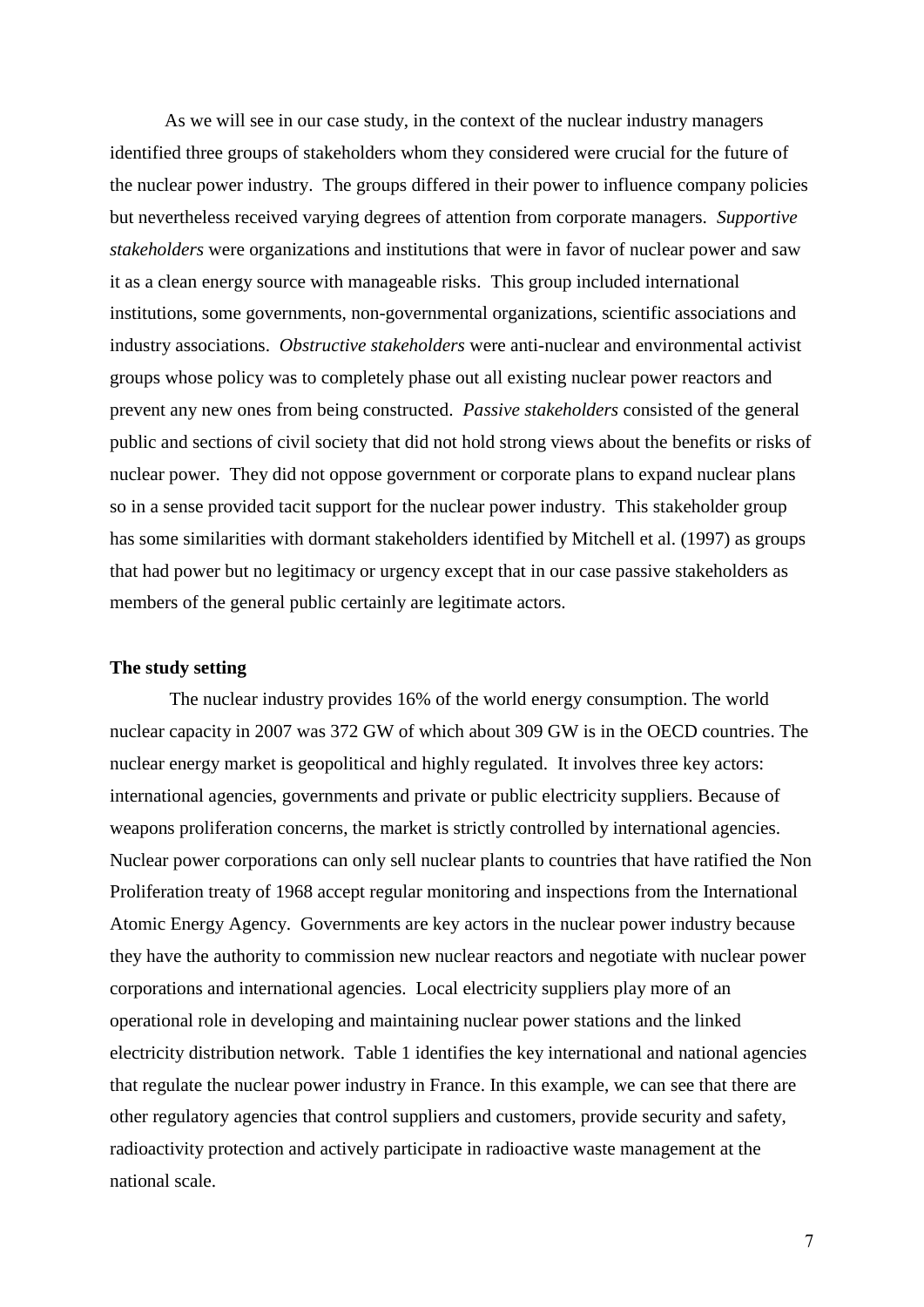| <b>AIEA: International Atomic Energy</b>   | <b>Key international agencies</b><br>International nuclear energy control, fight against |  |  |  |
|--------------------------------------------|------------------------------------------------------------------------------------------|--|--|--|
| Agency                                     | proliferation                                                                            |  |  |  |
| <b>NEA: OECD Nuclear Energy Agency</b>     | Coordinate and promote civil nuclear power in                                            |  |  |  |
|                                            | <b>OECD</b> countries                                                                    |  |  |  |
| <b>EURATOM</b>                             | Secure nuclear supply for European countries                                             |  |  |  |
|                                            |                                                                                          |  |  |  |
|                                            | <b>National nuclear supervision</b>                                                      |  |  |  |
| <b>DIREM</b> : General direction of Energy | Nuclear sector supervision, international civil                                          |  |  |  |
| and raw material, direction of             | nuclear follow-up                                                                        |  |  |  |
| energetic and mineral resources            |                                                                                          |  |  |  |
| DIDEME : General direction of              | EDF supervision                                                                          |  |  |  |
| Energy and raw material, direction of      |                                                                                          |  |  |  |
| energy markets                             |                                                                                          |  |  |  |
| ASN : Nuclear safety authority             | Nuclear safety and radioprotection control                                               |  |  |  |
| HFD: Official of Defence                   | Raw material, nuclear plants and nuclear                                                 |  |  |  |
|                                            | transportation safety                                                                    |  |  |  |
| IRSN: radioprotection and nuclear          | Safety and radioprotection experts                                                       |  |  |  |
| safety institute                           |                                                                                          |  |  |  |
| <b>ANDRA:</b> National agency for          | Radioactive waste management                                                             |  |  |  |
| radioactive waste management               |                                                                                          |  |  |  |
|                                            |                                                                                          |  |  |  |
|                                            | <b>French Nuclear power industry corporations</b>                                        |  |  |  |
| <b>CEA</b>                                 | Nuclear fuel and reactors research center                                                |  |  |  |
| <b>AREVA-NP</b>                            | Conception and maintenance of nuclear stations                                           |  |  |  |
|                                            | and nuclear fuel provider                                                                |  |  |  |
| <b>EDF</b>                                 | Electricity public supplier, construction and                                            |  |  |  |
|                                            | exploitation of nuclear stations                                                         |  |  |  |
| <b>AREVA-NC</b>                            | Fuel cycle: mining, uranium enrichment, recycle                                          |  |  |  |
|                                            | and fuel retreatment                                                                     |  |  |  |

### **Table 1**

### **Key Regulatory Agencies in the French Nuclear Power Industry**

### *Source: French Ministry of Economy, finance and industry, DGEMP, 27/11/2006.*

While these regulatory agencies are important stakeholders for nuclear power corporations their main roles is monitoring and enforcement of environmental regulation. Most firms adopt a compliance strategy in dealing with regulatory agencies, however these agencies do provide social legitimacy for the nuclear industry. The nuclear power industry is relatively young but has an eventful history of protests, accidents leading to death and disease and deeply divided yet paradoxically ambiguous perceptions. Once universally considered as an expensive and dangerous form of energy generation the nuclear industry appears to have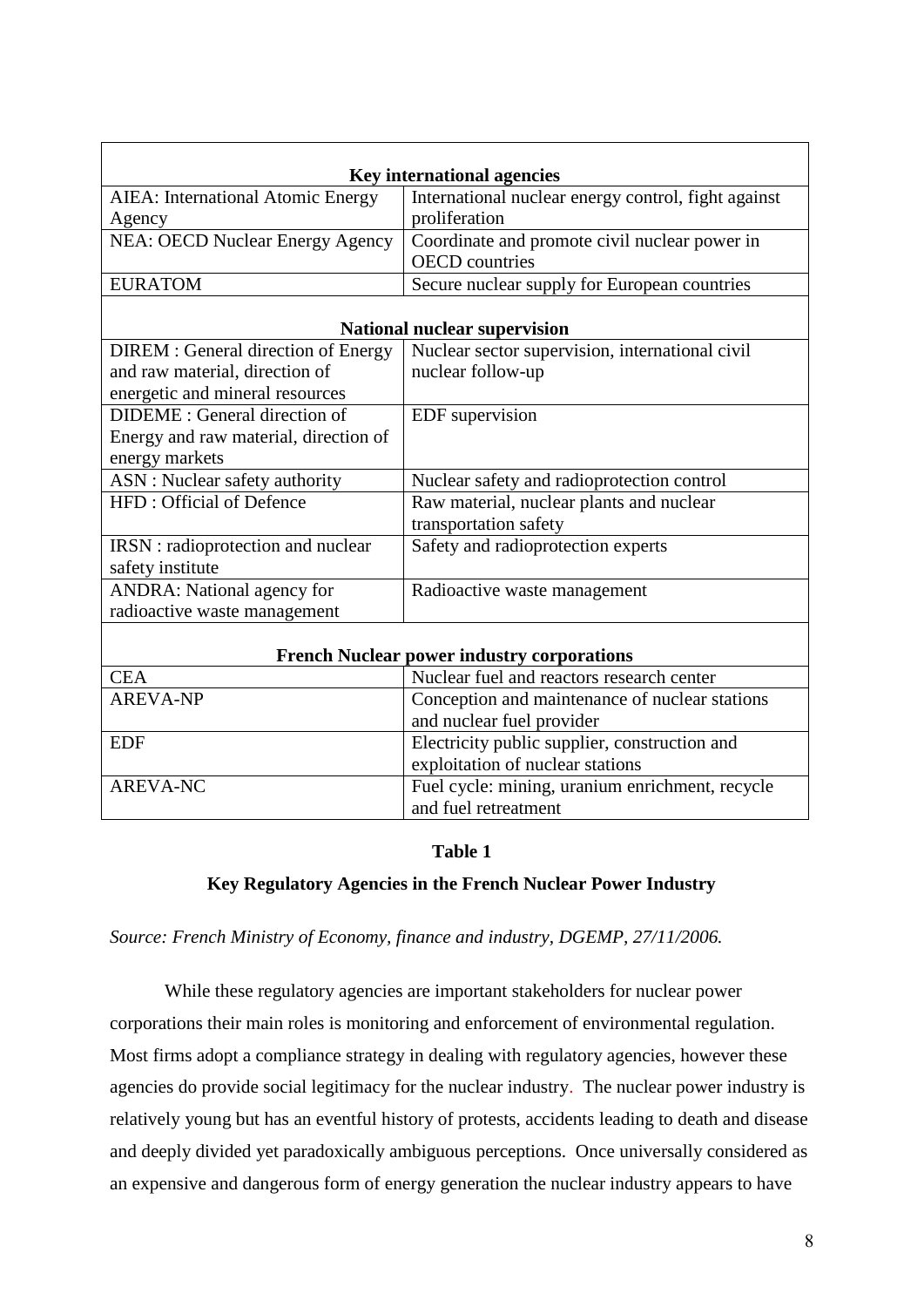received a new lease of life thanks to concerns about greenhouse gas emissions and global warming. Advocates of nuclear power point to the ability of the sector to produce continuous energy in large quantities without emitting greenhouse gases. According to the International Energy Agency, world demand for nuclear energy should increase because of economic growth in developing countries, rising fossil fuel prices and increasing CO² emissions (IEA, 2008). It is estimated that nuclear energy could comprise between 30% to 40% of world energy consumption by 2050 (DGEMP-DIREM, 2006). Table 2 shows the number of nuclear plants currently under construction.

| <b>Country</b>       | <b>Number of reactors</b> | <b>Capacity (MW)</b> |
|----------------------|---------------------------|----------------------|
| Argentina            | 1                         | 692                  |
| Bulgaria             | $\overline{2}$            | 1906                 |
| China                | 6                         | 5 2 2 0              |
| Chinese Taipei       | $\overline{2}$            | 2 600                |
| Finland              | $\mathbf{1}$              | 1 600                |
| France               | $\mathbf{1}$              | 1 600                |
| India                | 6                         | 2910                 |
| Iran                 | $\mathbf{1}$              | 915                  |
| Japan                | $\overline{2}$            | 2 1 6 6              |
| Korea                | 3                         | 2880                 |
| Pakistan             | 1                         | 300                  |
| Russia               | 7                         | 4 7 2 4              |
| Ukraine              | $\overline{2}$            | 1 900                |
| <b>United States</b> | $\mathbf{1}$              | 1 1 6 5              |
| <b>Total</b>         | 36                        | 30 578               |

### **Table 2**

### **Nuclear power plants under construction as of August 2008**

*Source : IAEA PRIS Database (available at [www.iaea.org\)](http://www.iaea.org/) Note from IAEA: Installed capacity is net (electricity only).*

However, while world demand for nuclear energy is on the rise some countries like Germany, Belgium and Sweden have implemented policies to phase out nuclear power,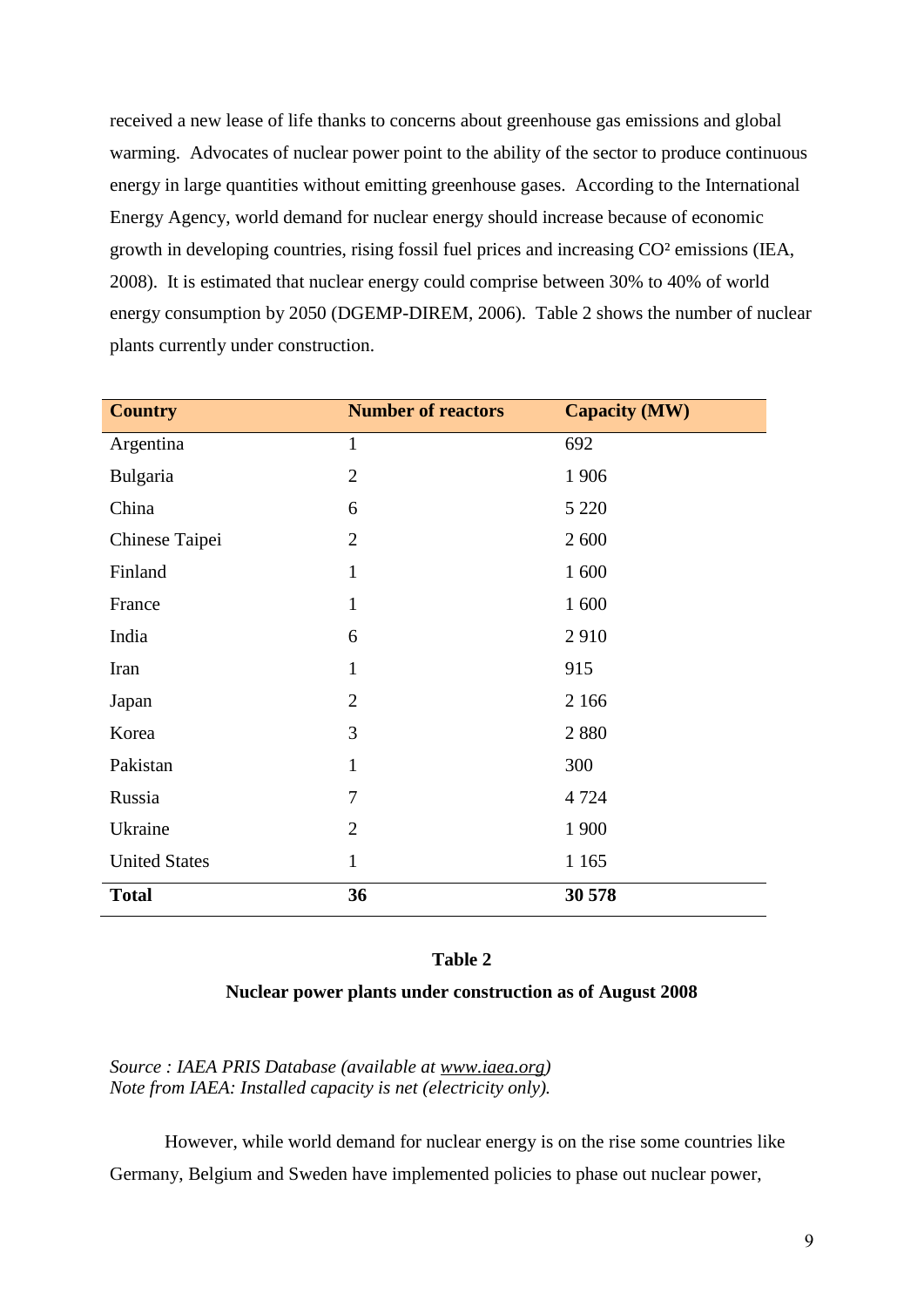mainly because of safety concerns expressed by their citizens. The anti-nuclear lobby in these countries is quite powerful and has been successful in influencing public perception of the nuclear industry as dangerous and environmentally destructive. While world nuclear capacity is estimated to rise from 372 GW to 433 GW by 2030 the nuclear capacity of the European Union is expected to decrease from 131 GW to 89 GW during the same period (IEA, 2008). The global nuclear industry therefore finds itself at a crossroads between economic growth and environmental and safety concerns amidst a complex changing political environment that can be hostile or supportive depending on geopolitical contexts.

The uncertain external environment and concerns about climate change and global warming also present a business opportunity for nuclear energy corporations to jump on and direct the bandwagon of 'sustainable development'. Several leading nuclear power corporations now have mission statements about how their operations contribute to sustainable development and how their vision and values reflect the Millennium goals of the United Nations of eradicating poverty, providing energy access to people and acting responsibly toward the environment. For example, the U.S. nuclear corporation Westinghouse declares that its primary goal is 'to satisfy the world's growing demand for energy' and being 'safe and environmentally responsible' (Westinghouse, 2009). The British firm BNFL declares in its mission statement that is a 'responsible, responsive and sustainable, long-term business' (BNFL, 2009). And the French corporation AREVA defines its mission as 'providing its customers with solutions for carbon-free power generation' and 'has a leading role to play in meeting the world's energy needs'. The company also declares that 'sustainable development is a core component of the group's industrial strategy' (Areva, 2009).

Beyond such bold statements that have more than a tinge of green washing how do these nuclear power corporations integrate the concept of sustainable development into their strategy? Our case study was conducted with one of the world's largest nuclear power corporations who at the time of the study were in the process of implementing a sustainable development strategy in it all its operations. As we will see the corporation adopted a strategy of 'sustainable growth' a discourse that it has created through its interaction with a diverse group of external and internal stakeholders.

Our study was designed to understand managerial perceptions of sustainability and stakeholder engagement in a nuclear power corporation. We therefore chose to use a grounded theory approach using a single case study. During a two year period starting in 2005 data were collected through interviews, document analysis and observations in a number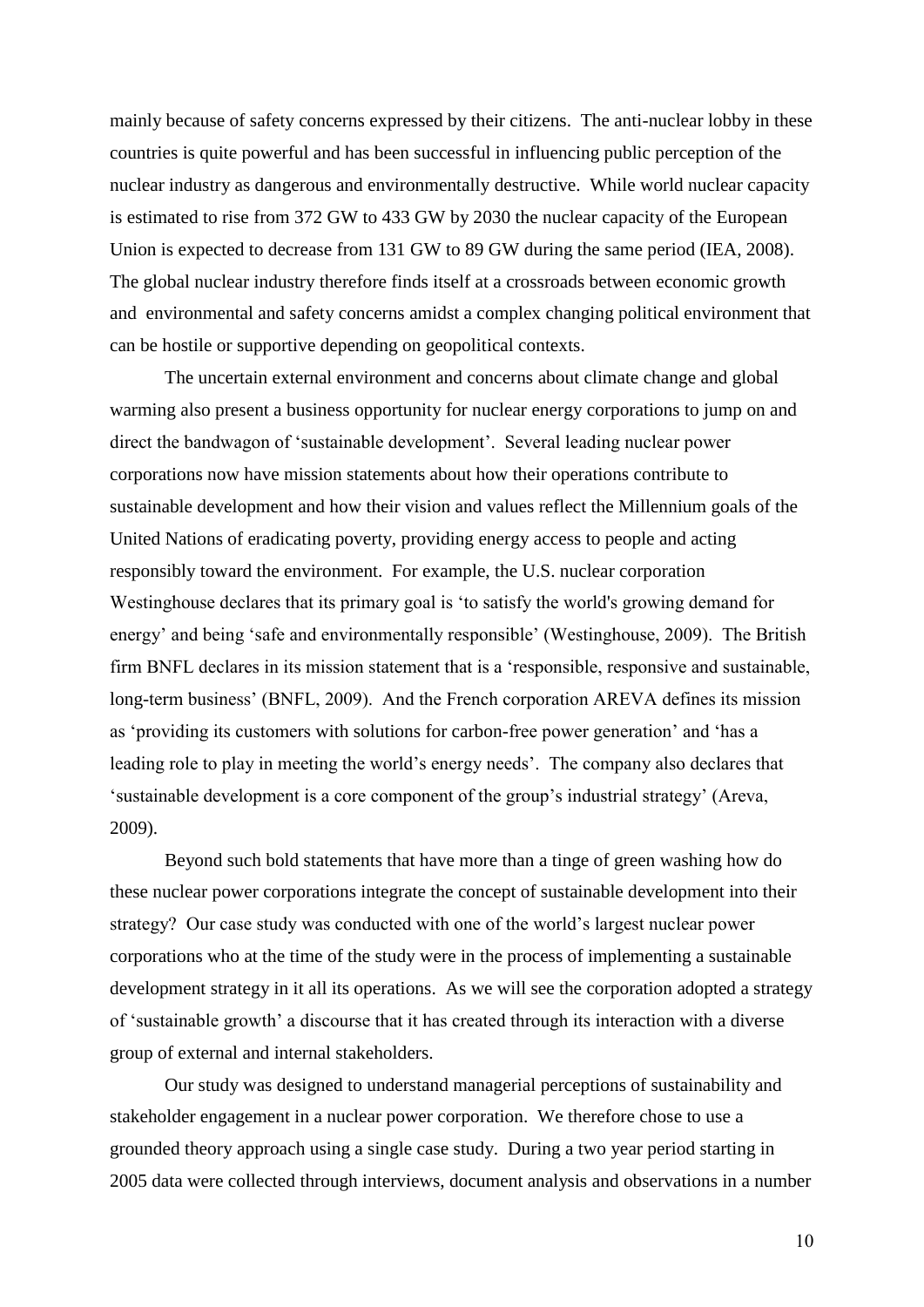of sites. A total of 120 interviews comprising more than 2000 pages of transcribed text were conducted. In addition, 96 internal and external documents and reports were analyzed and four research journals (more than 500 pages of text) describing empirical observations were maintained during the data collection period. Each interview lasted for 90 minutes and respondents came from different organizational levels as shown in Table 3. Interviews were tape-recorded and fully transcribed. Respondents were recruited for the study using a snowball sampling strategy.

| <b>Hierarchical level</b>               | <b>No. of Respondents</b> |  |
|-----------------------------------------|---------------------------|--|
| Corporate executives<br>٠               | 21                        |  |
| <b>Functional managers</b><br>$\bullet$ | 15                        |  |
| Administrative employees                | 20                        |  |
| Secretaries                             | 5                         |  |
| Corporate advisors                      | 2                         |  |
| Operational managers                    | 23                        |  |
| Foremen                                 | 14                        |  |
| Technicians                             | 8                         |  |
| <b>Operators</b>                        | 12                        |  |
|                                         | <b>Total</b><br>120       |  |

### **Table 3 Study Participants**

Respondents were asked three initial questions about (1) their subjective understandings of sustainable development and corporate social responsibility (2) the company's commitment to these concepts, and (3) how they would define the current context and stakeholders of the nuclear industry. They were then asked to describe the type of actions conducted by the company they felt were related to sustainable development. Data analysis was conducted using criteria and procedures following Straus & Corbin's (1990) grounded theory approach. Interviews were first coded through a thematic analysis. Sections of text of varying lengths that reflected particular meanings or concepts were coded and named (D'Unrug, 1974). For example, the term 'triple bottom line' was coded as 'balancing economic, social and environmental stakes' and every paragraph or line expressing similar ideas were included in that theme. A constant comparison procedure was then used to generate new and coherent categories of meaning. The process involved comparing data from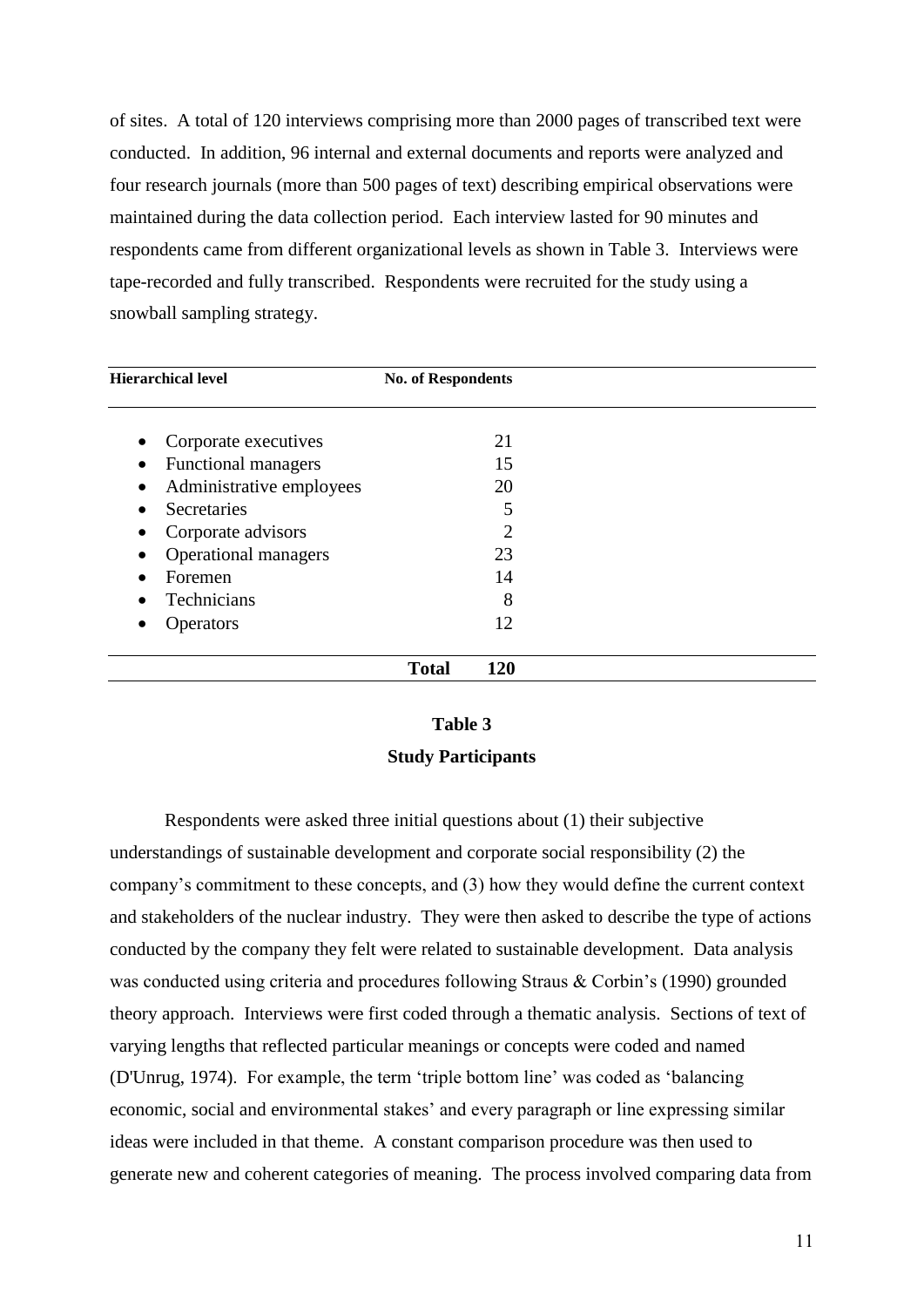different respondents as well as responses from individual interviews at different sections of the narrative in an effort to enrich the meanings of existing categories or develop new ones. Axial coding was then used by comparing categories by identifying relationships between the themes generated and when needed some categories were combined to reflect a second order of meaning of a broader concept. A category list was then generated with relevant concepts identified by respondents that related managerial perceptions of sustainability and stakeholder attributes to concrete translation of sustainability into organizational practices. In the next section we will first present an overview of the current nuclear energy context. Then, we discuss the findings from our case study that relate to managerial perceptions of stakeholders in the nuclear industry and organizational strategies to respond to stakeholder needs. Our analysis identifies three categories of stakeholders: supportive, obstructive or passive. We also identified a range of organizational responses to address the competing demands of their stakeholders that can be broadly described as a 'sustainable growth' strategy.

### **Results**

Our findings indicate that organizational members differentiate three groups of stakeholders that are crucial for the future of nuclear power industry: those who support the industry, those who are strongly against this industry and the largest group - those who are neutral and passive in this debate. After discussing the attributes of each of these groups, we will show how managers negotiate what we call a 'stakeholder paradox' by converging divergent stakeholder views into a 'sustainable growth' paradigm. Sustainable development was translated as sustainable growth stemming from the organization's strategy to serve the interests of its supportive stakeholders, promoting environmental responsibility to its obstructive stakeholders in an attempt to enhance the organization's legitimacy and avoiding risks that could create negative perceptions among passive stakeholders. A key finding was that the nuclear power corporation's strategy was strongly driven by external stakeholders. This has implications for both policy and civil society because for any meaningful environmental initiatives to take place targeting external stakeholders may lead to more comprehensive actions by nuclear energy corporations.

#### **Supportive stakeholders**

According to respondents, their supportive stakeholders are governments and international institutions such as International Monetary Fund (IMF), World Bank (WB), United Nations for Sustainable Development (UNSD) and Organization for Economic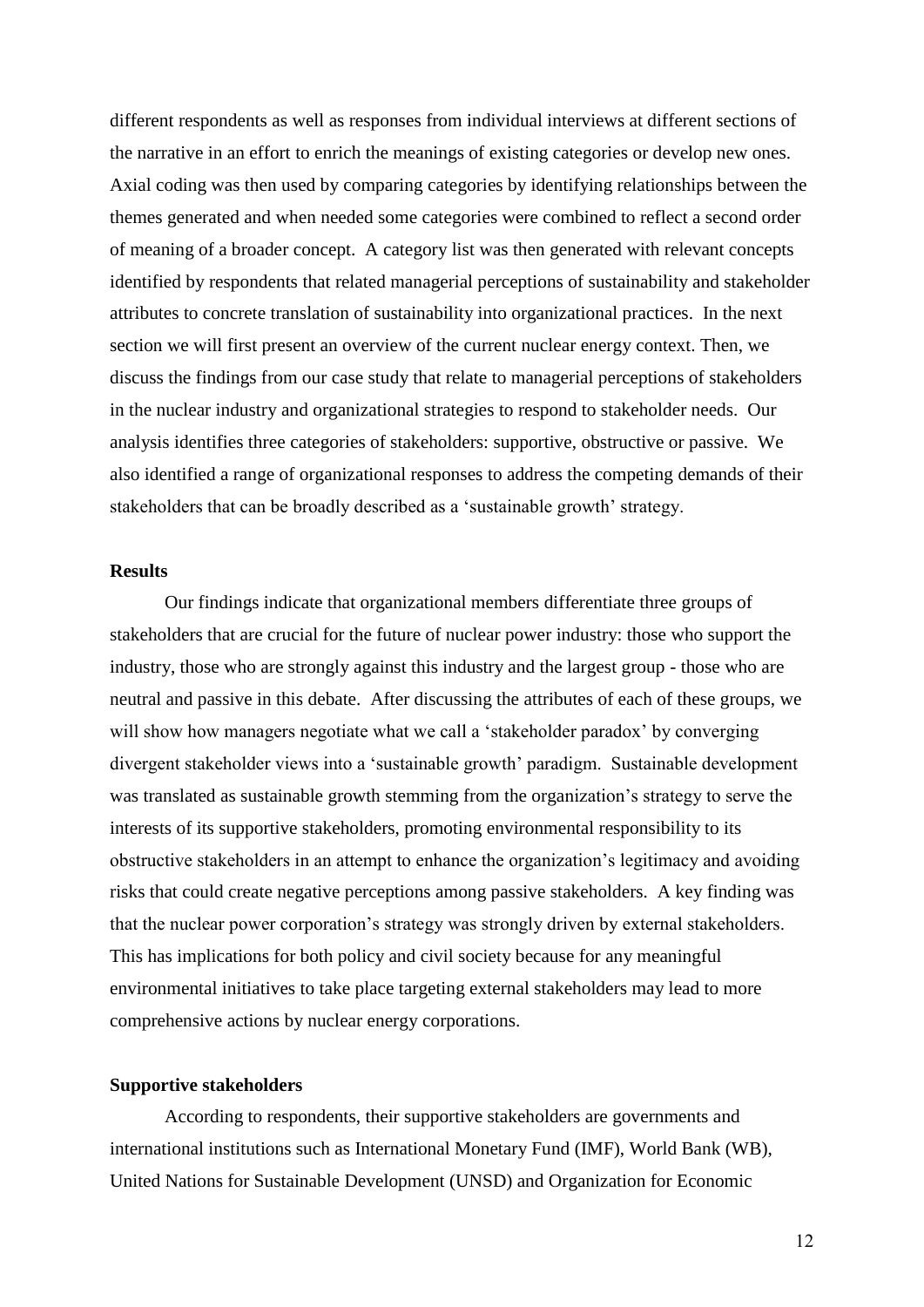Cooperation and Development (OECD) through the Nuclear Energy Agency (NEA). These stakeholders are powerful because they set the energy agenda and rules of the game at national and international levels. While governments have been traditional allies of the French nuclear energy industry there is increasing interest in developing nuclear energy from international institutions mainly motivated by concerns about climate change and greenhouse gas emissions. Governments literally created the nuclear industry starting from its original military use during World War II and the subsequent arms race during the Cold War period. Civilian nuclear programs were marginal until the oil crisis on 1973 when nuclear energy emerged as a potential substitute for electricity production. However, the technological sophistication that was required along with proliferation risks limited the numbers of countries that were allowed to develop civil nuclear programs. At the international level as well as the national level, decisions about new product development, construction of nuclear stations and radioactive waste storage area were taken by the government assisted by the scientific community and defense ministries. The current debate about the rights of Iran and North Korea to develop its own civil nuclear program reflects the powerful geopolitical nature of the nuclear energy industry.

In France, the government has always been proud and supportive of its nuclear industry and promoted its expansion, often disregarding civil society claims and expectations. However, governments can change and be replaced by other governments who may not be as supportive of nuclear energy. The respondents in our study were acutely conscious of the potential for a significant policy shift that could hurt the nuclear energy industry especially after the nuclear phase-out policy following a change in the German government in 2001, as some of the quotes below indicate.

| <b>Respondents</b>                                              | <b>Illustrative Quotes</b>                                                                                                                                                                                          |
|-----------------------------------------------------------------|---------------------------------------------------------------------------------------------------------------------------------------------------------------------------------------------------------------------|
| (Sustainable)<br>development<br>manager, $n^{\circ}2$ , case A) | "We cannot forget the German case. Government can be very<br>supportive and the French one is like that, but we know that the<br>nuclear phase-out policy can be an electoral promise. It is a big deal<br>for us." |
| (Sales manager, $n^{\circ}13$ , case<br>A)                      | "Governments are our first customers and we have to satisfy them.<br>And they have to satisfy citizens if they want to be re-elected. More<br>than government, it is people that we have to convince."              |
| (Operational manager, $n^{\circ}69$ ,<br>case $1)$              | "We have not problem with governments. Only when we don't<br>respect the law but this is normal. Otherwise, they help us because<br>they understand the relevance and complexity of our job. They                   |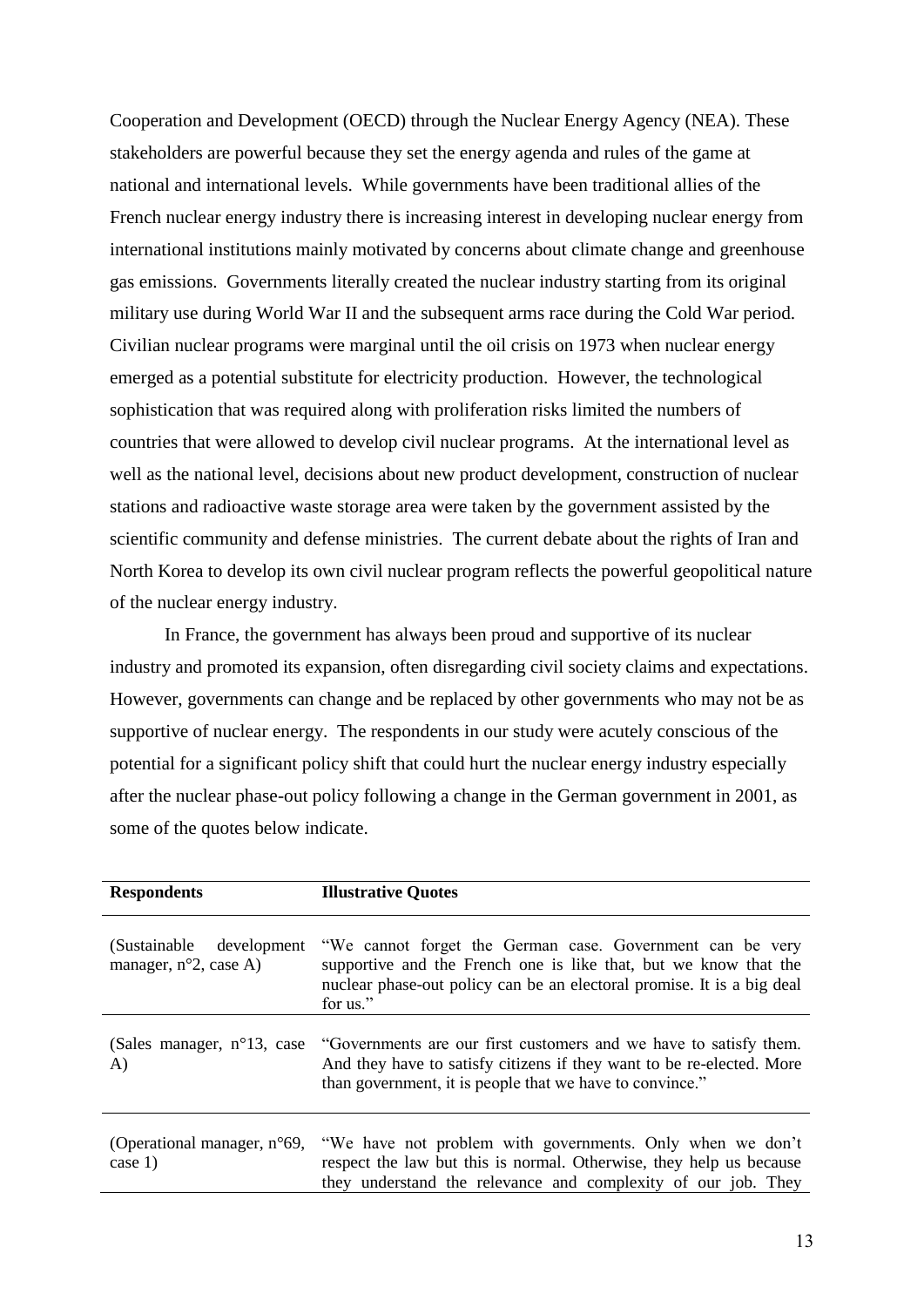Growing concerns about climate change created a new set of allies for the nuclear energy industry: international institutions such as United Nations Division for Sustainable Development, the World Bank and the OECD. According to some respondents the pronuclear energy policy of international institutions were motivated by both economic and environmental interests as indicated by the quotes below:

| <b>Respondents</b>                                              | <b>Illustrative Quotes</b>                                                                                                                                                                                                                                                                                                                                                                                                                                 |
|-----------------------------------------------------------------|------------------------------------------------------------------------------------------------------------------------------------------------------------------------------------------------------------------------------------------------------------------------------------------------------------------------------------------------------------------------------------------------------------------------------------------------------------|
| (Sustainable)<br>development<br>manager, $n^{\circ}1$ , case A) | "The idea is that there is no development without energy. So if you<br>want to develop, you must produce energy to respond to the growing<br>energy demand. The current model is based on fossil fuel. So we need<br>to do something else and the nuclear power generation appears as a<br>potential actor for international institutions. Because we can produce<br>lot of energy and answer to a part of the demand, not the all demand,<br>but a part." |
| (Financial Control manager,<br>$n^{\circ}35$ , case A)          | "You know, the major problem of the century is the climate change.<br>It is linked to greenhouse gas coming from the transformation of<br>petroleum, coal, gas the nuclear industry does not contribute to<br>climate change. These people [Institutions] like us for that. We do not<br>pollute the environment! well nuclear industry has others problems<br>and risks, such as radioactive waste, that we have to deal with"                            |
| (Corporate strategy<br>manager, n°8, case A)                    | "The amazing think is that the nuclear industry was always<br>considered as opposite to sustainable development because of waste.<br>But now, sustainable development is an ally because of climate<br>change. Now the nuclear power industry is the solution to<br>environmental issues! Have a look on UN or GIEC report concerning<br>nuclear industry, they are strongly with us, we were the<br>environmental evil and now, we are angel!"            |

For these international institutions, the nuclear power industry can produce continuous energy, has a high initial cost but a low cost during his life, and can meet the world's growing energy needs emitting greenhouse gas or using fossil fuels. Dangers of radioactive waste and accidents are minimized through a strong belief that science and technology will find a way to reduce these risks. Energy policies of most international institutions are in line with the Nuclear Energy Agency policy which states: 'The analysis of nuclear energy characteristics within a sustainable development framework shows that the approach adopted within the nuclear energy sector is generally consistent with the fundamental sustainable development goal of passing on a range of assets to future generations while minimizing environmental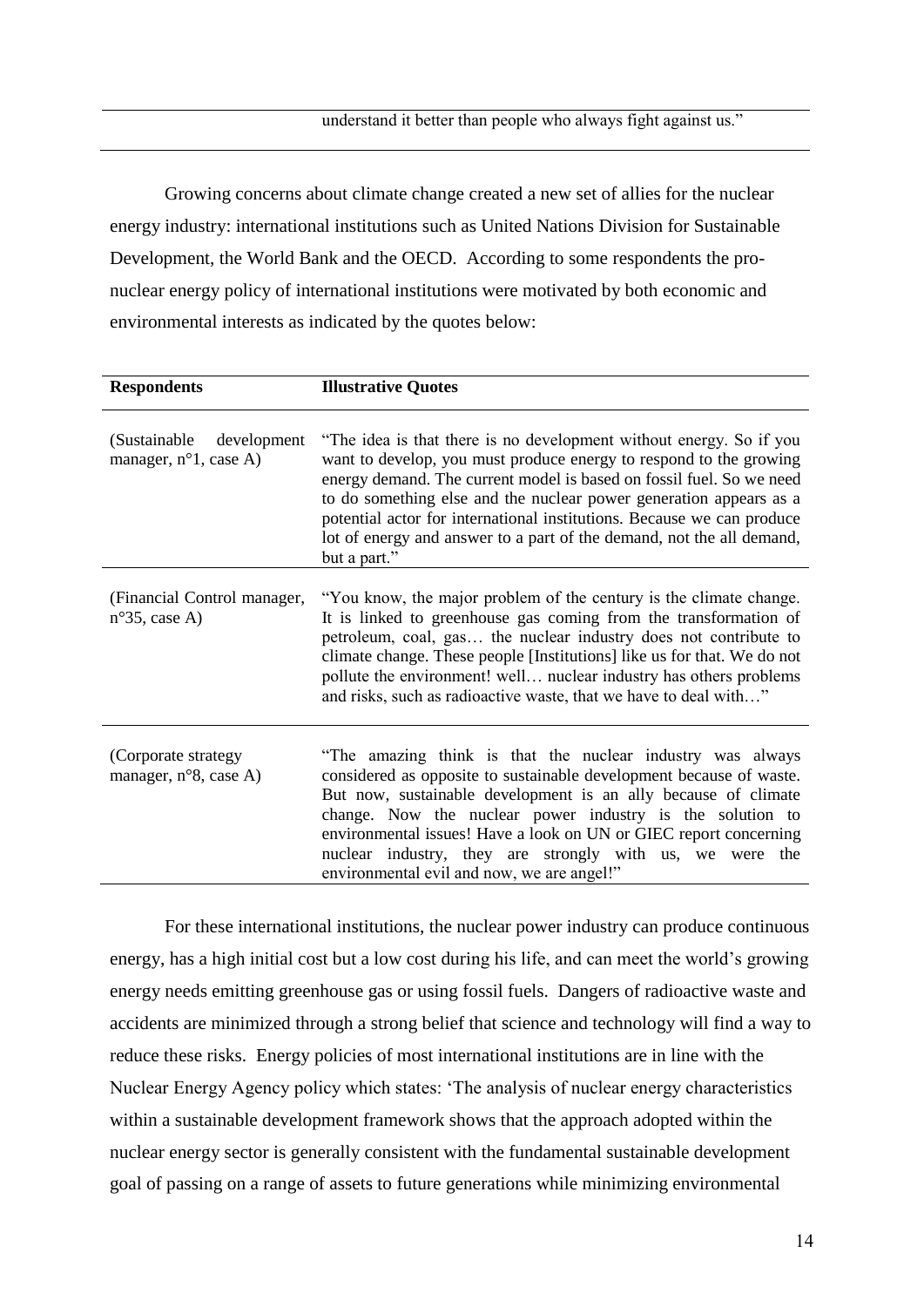impacts and burdens' (Nuclear Energy Agency, 2007). Functional and operational managers in our study also echoed the view of nuclear power as a sustainable and clean source of energy and cited the claims of key institutional actors to make their case.

### **Obstructive stakeholders**

In direct contrast to the pro-nuclear energy view of supportive stakeholders is the position of obstructive stakeholders whose goal is the cessation of all nuclear activities both for civil and military purposes. Respondents cited Greenpeace and Sortir du nucléaire as the two most prominent environmental activist groups in France who were aggressively opposed to nuclear power. However, most respondents felt that the activist views were 'extreme' and not shared by a majority of the population as the following quotes illustrate:

| <b>Respondents</b>                                    | <b>Illustrative Quotes</b>                                                                                                                                                                                                                                                                                                                                                                                                                                                                                                                                                                                                                                            |
|-------------------------------------------------------|-----------------------------------------------------------------------------------------------------------------------------------------------------------------------------------------------------------------------------------------------------------------------------------------------------------------------------------------------------------------------------------------------------------------------------------------------------------------------------------------------------------------------------------------------------------------------------------------------------------------------------------------------------------------------|
| (Communication<br>director,<br>$n^{\circ}5$ , case A) | "You have to understand that we face people whose job is to fight<br>against us. They are not many but they work hard. They want to close<br>our activity and they can be very aggressive. The good thing is that it<br>obliges us to be more rigorous than others because if we make a<br>mistake, they won't forgive us."                                                                                                                                                                                                                                                                                                                                           |
| (Quality<br>$n^{\circ}23$ ,<br>manager,<br>case B)    | "I spent 31 years in this company [] Anti-nuclear have always been<br>violent and dangerous. They were obstructing roads for our trucks not<br>to circulate, the same of the train. Each time we had a radioactive<br>transportation we were afraid to have an accident, not because of us<br>but because of them."                                                                                                                                                                                                                                                                                                                                                   |
| (Corporate jurist, $n^{\circ}22$ , case<br>A)         | "We have often legal contentious with Greenpeace and "sortir du<br>nucléaire". Last time, it was because of the America's cup.<br>Greenpeace came with a little boat and injured our boat. Sometimes it<br>is for civil protestation. The last time it was because of used fuel<br>transportation to our nuclear site. We launched a legal action against<br>them because they did not respect the 500 meters security perimeter<br>around the truck. Defamation and denigration on website is not a big<br>deal for us, we just let them do. However, when they use our logo and<br>put dead fish or dead head on it, we do something because of brand<br>property." |
| (Foremen, $n^{\circ}107$ , case 3)                    | "These people say that Hiroshima is because of our industry, nuclear<br>test in the Pacific, the hunger in the world also for them, nuclear<br>industry is an evil activity and everybody working in it is a bad<br>person that want to build bombs and irradiate people. Many NGOs<br>leaders think like that. How do you want to dialogue?"                                                                                                                                                                                                                                                                                                                         |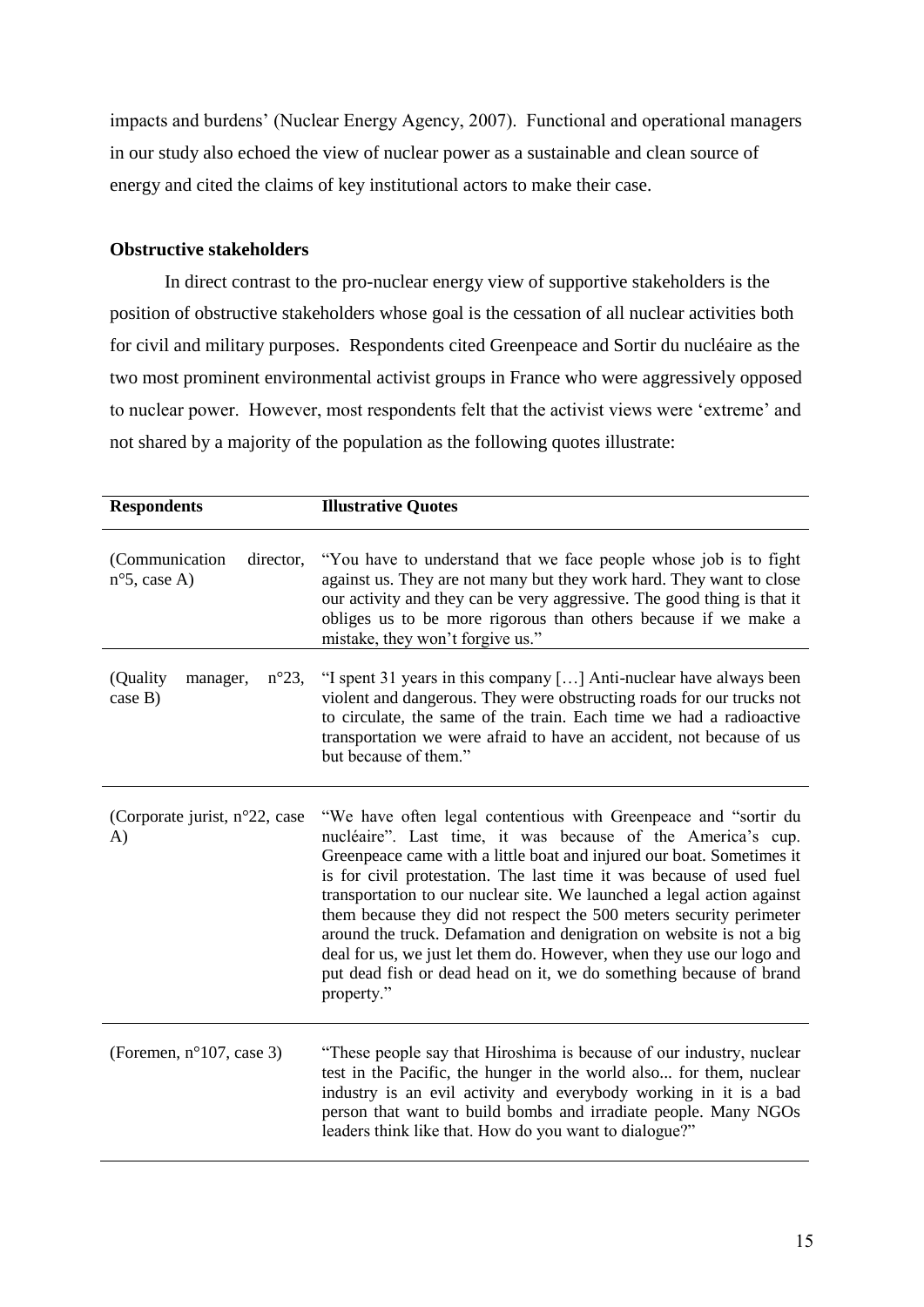A former executive director of the mining section explained to us the historical background of anti-nuclear protests in France. According to him the anti-nuclear sentiment among sections of the French population became more pronounced when the government launched the 'Superphenix' project in 1976 which was a prototype plant dedicated to the development of a new generation of nuclear reactors. The decision was taken without any dialogue and consultation with civil society actors despite protests by more than 60,000 people on the plant site. The protests also turned violent culminating in the killing of a young activist by police and injuries to hundreds of protestors. For anti-nuclear activists in France the protest marks a symbolic event in the nuclear debate but also showed the staunch unwillingness of French governments to ignore civil society concerns about nuclear energy.

(Corporate manager, n°16, case A) "At the beginning, civil society felt unconcerned by the nuclear power industry, but it begun to be considered very positively during the petroleum crisis of 1973. People appreciated when they started to be unwilling to pay their fuel bill. The nuclear industry was a promise of independency and people agreed. However, the nuclear industry was often accused of secret, which was not totally wrong because at the beginning the civil nuclear power and the military nuclear power were intrinsically merged. In the late 70 and the early 90, civil society started to contest this industry. They were violent and we, as members of the Cogema Company, did not know how to react, we were not used to this. So, we thought:" they are stupid, they don't understand what we are doing" and the dialogue with society, which was never very developed, was totally stopped until the early 2000."

The main argument against nuclear energy is about the environmental risks and dangers posed by the industry especially the inability to contain radioactive proliferation. Even countries that do not have nuclear plants can be adversely affected by radioactive contamination from nuclear accidents in neighboring countries. The second criticism is about the long-term handling and storage of radioactive waste. At present there is no technology that can treat radioactive waste to make it less dangerous and several activist groups do not share the optimism of the scientific community that science would find a way in the future. However, the French government certainly shares the scientific community's optimism as reflected in the government's decision tin 2006 to allocate a radioactive waste storage area that can be accessible in the future once a technology to recycle waste is developed. Opponents of nuclear power also point to high costs and scarcity of uranium. Estimates of world uranium reserves vary and range between lasting for 42 to 150 years, even up to 300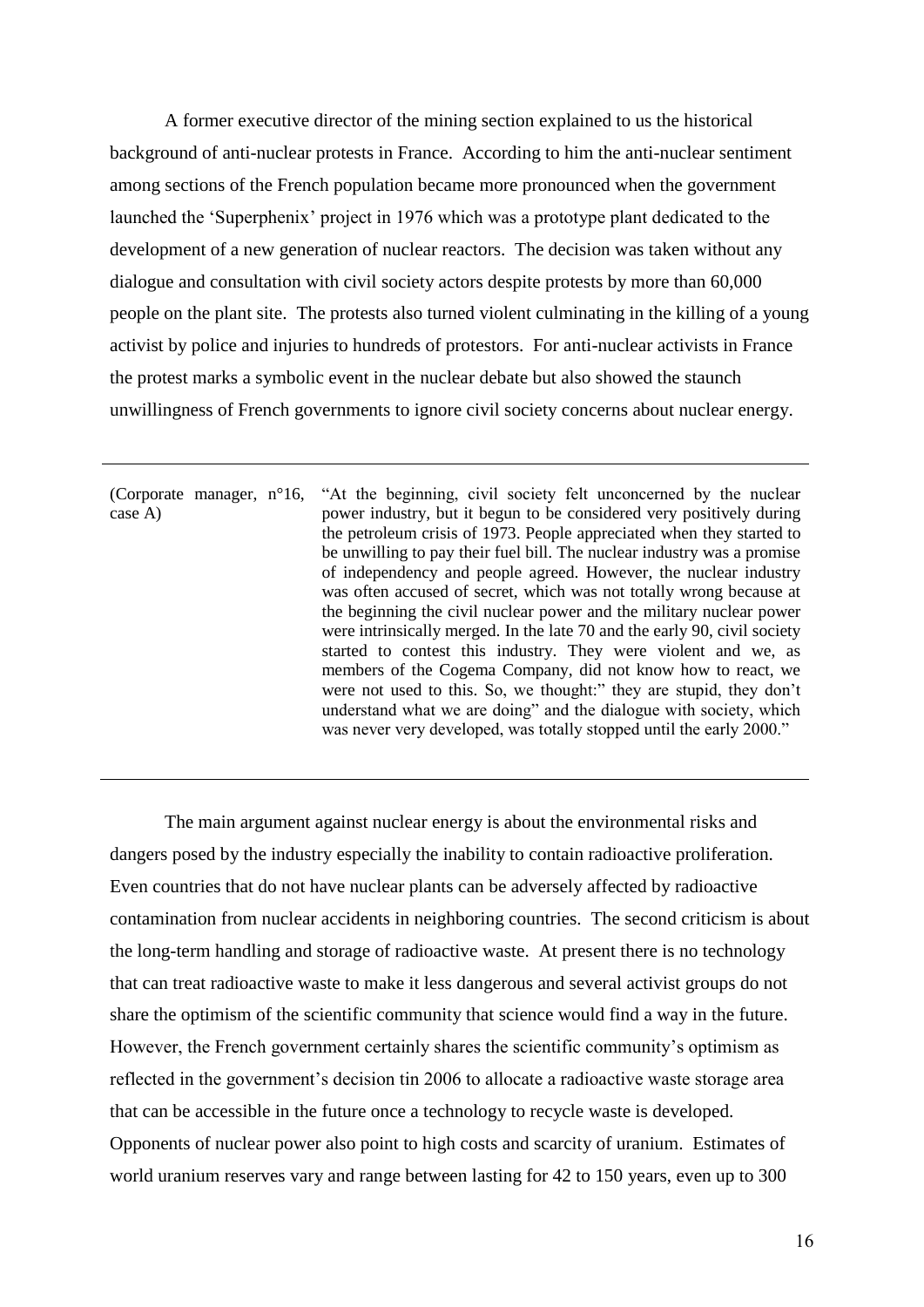years given technological advances in the recycling of atomic fuel. Recycling of atomic fuel might appear to be a sustainable option but for concerns about proliferation – the recycling process uses Plutonium, which is a raw material for nuclear weapons. High raw material costs and expensive recycling processes may affect the growth of the industry in the medium and long term. Nuclear fuel prices have remained relatively low and stable and was seen by the company as a competitive advantage, for the moment at least. Civilian and military nuclear industries have always been closely guarded and even civilian reactors produce enough radioactive waste that can be used for nuclear weapons.Western governments are also suspicious of Iran and North Korea's plans to build civilian nuclear plants because of the potential for military use of radioactive waste.

According to respondents, there are differences in the extent of influence wielded by antinuclear activists depending on the nature of governments and civil society in different countries. For instance, the anti-nuclear lobby was successful in shaping public opinion and government policy against nuclear power in Germany, Belgium and Sweden. However, in France successive governments have been reluctant to initiate a public debate on nuclear power. For example, in 2007 the French government launched a national democratic debate called 'Grenelle de l'Environnement' on environmental issues such as energy, water, waste, biotechnology and agriculture. However, President Sarkozy specified that nuclear power generation was not part of the discussion despite calls from several environmental organizations for a debate on the merits and risks of nuclear power. While most anti-nuclear activists in France claim they are powerless because the government refuses any debate on nuclear power our sample respondents did not share this view. Rather, they felt that antinuclear activists apart from being a 'nuisance' had the potential to influence public opinion and were a threat to the French nuclear industry.

### **Passive stakeholders**

According to respondents passive stakeholders group comprise the largest stakeholder group, which is the general public excluding anti-nuclear activists. Studies commissioned by the company show that 80% of the French public does not have a clear opinion on nuclear power generation and their lack of opposition was seen as tacit approval for the industry.

| <b>Respondents</b> |                          | <b>Illustrative Quotes</b>                                           |  |
|--------------------|--------------------------|----------------------------------------------------------------------|--|
| <i>corporate</i>   | advisor, $n^{\circ}61$ , | "Most people don't have any opinion about nuclear. They just want to |  |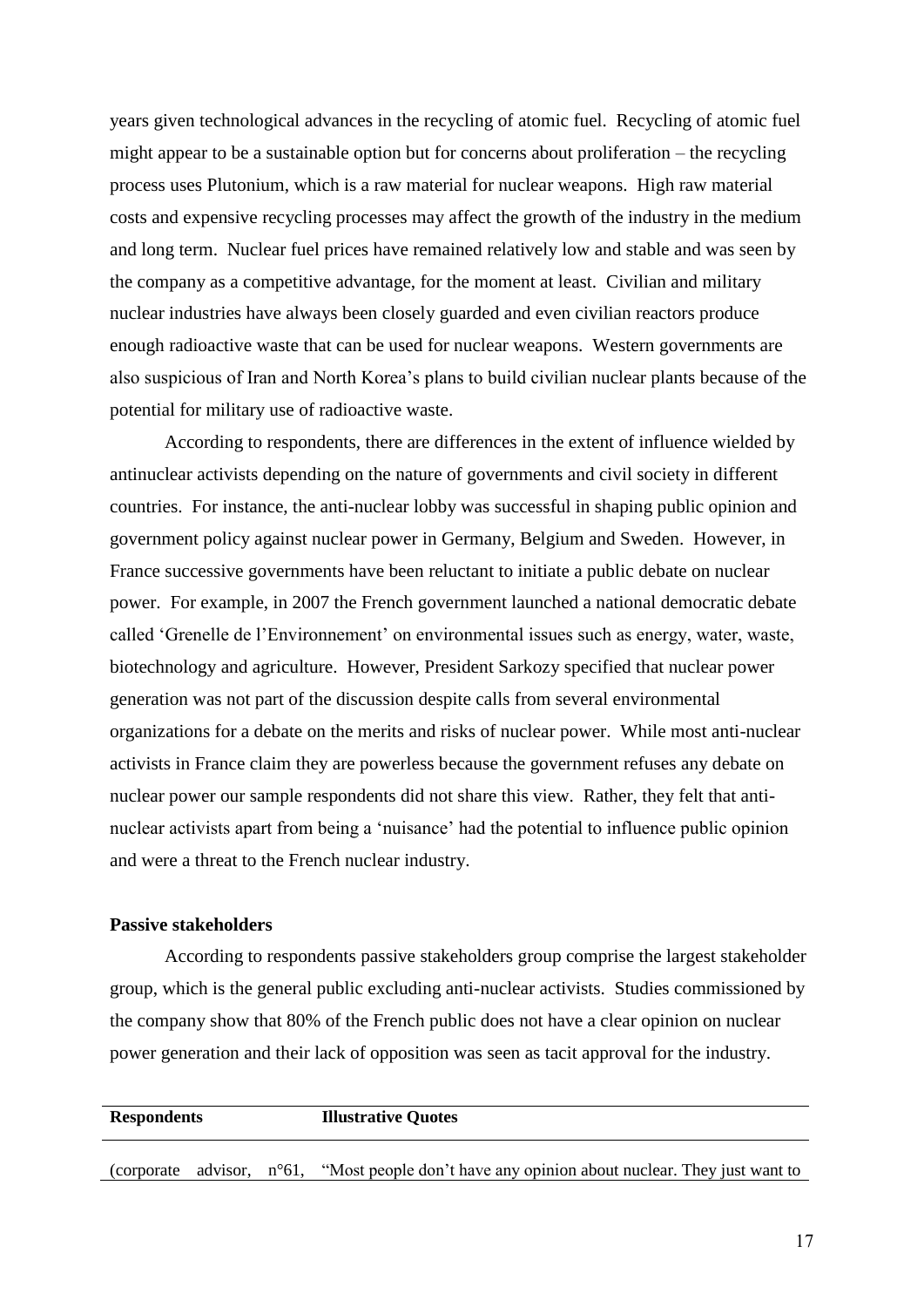| case A)                                     | leave in peace, not pay too much their electricity bill and that it. It is<br>not because they don't care, I think it would be a false analysis of<br>their passive attitude, but they are not informed, they can't really take<br>a position."                                                                                                                                                                                                 |
|---------------------------------------------|-------------------------------------------------------------------------------------------------------------------------------------------------------------------------------------------------------------------------------------------------------------------------------------------------------------------------------------------------------------------------------------------------------------------------------------------------|
| (Plant director, $n^{\circ}79$ , case<br>2) | "Nuclear power has always been a political and military matter, not a<br>citizen's one. When you ask to people, they often don't know, they<br>start to ask you more questions than give you answer. They are afraid<br>about nuclear accident and have been chocked by Chernobyl, but they<br>don't feel as it can happen in France. And you can be sure that if it<br>happens in France, it will be a really bad time for us, maybe the end." |

The company surveys also showed that public opinion in France is not based on technical knowledge about the nuclear industry but more on 'ideological and political assumptions'. This so-called passivity of French citizens must be treated with caution because opinions could shift dramatically if a serious nuclear accident occurs. Debates about the safety of the nuclear energy industry intensified in the aftermath of the Three Mile Island and Chernobyl accidents and several civil society organizations drew public attention to the non-transparency of the industry, the risks it poses and the non-democratic modes of governance of the industry. In France, public trust in the government's handling of nuclear accidents fell significantly after Chernobyl when in an effort to quell rising concern about contamination from the Chernobyl fall out the French public were told that radiation stopped miraculously at the French-German border (D'iribarne, 2007). Respondents in the study did not take the passive stakeholder group for granted and were aware of its potential to become a threat to the industry

The passive stakeholder group can thus become active if nuclear accidents occur and the public is exposed to serious health risks. They can then demand a change in nuclear energy policy from their governments. Managerial perceptions of different stakeholder groups are summarized in Table 3. In the next section we will describe how managers respond to perceived stakeholder interests and what kinds of strategies the company develops in order to address stakeholder concerns while ensuring the financial viability of the company and the industry.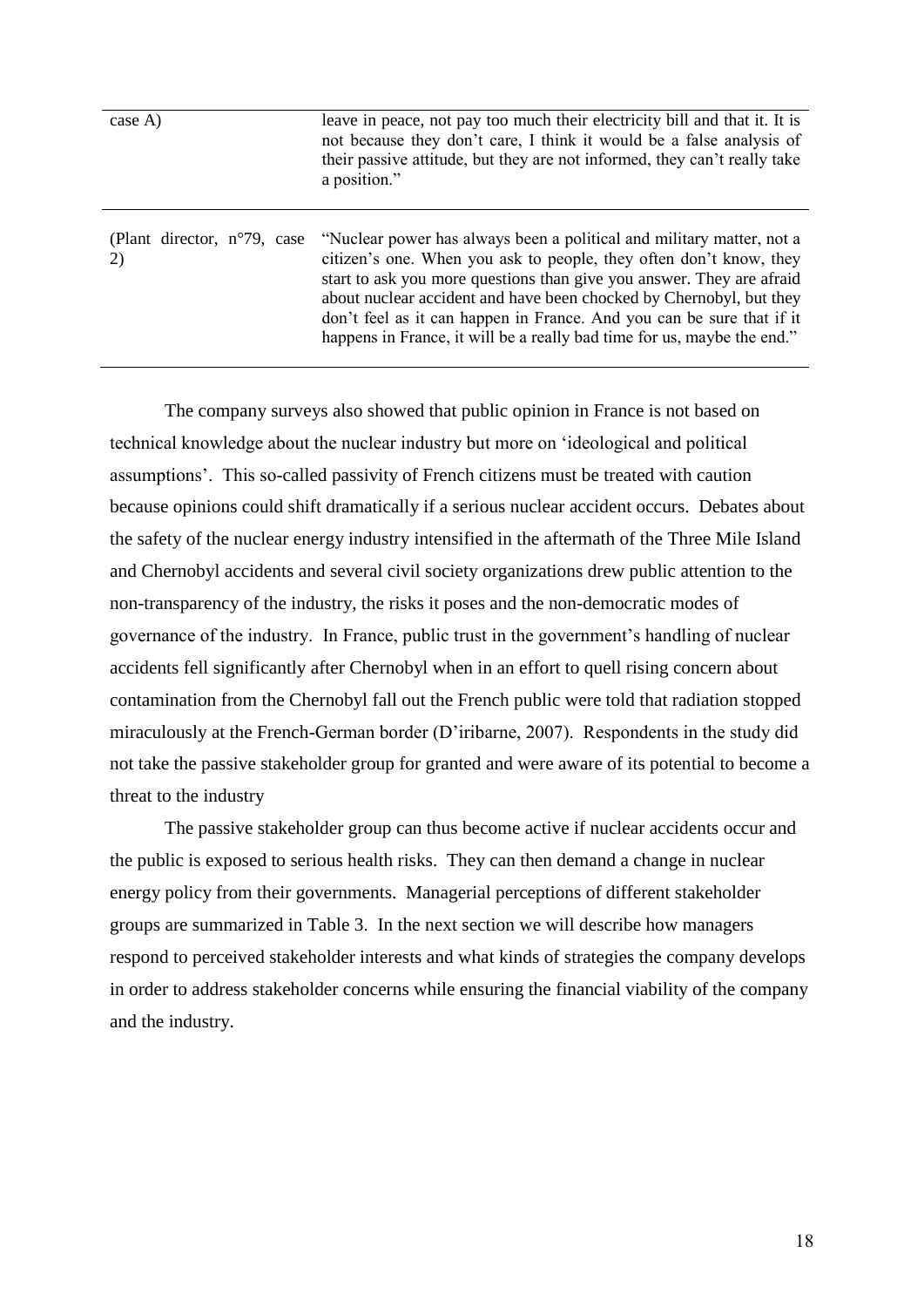| Stakeholders groups      | Nature                                                                                                                                                                    | Identified                                                                                                                                                | Attributes                                                                                          |
|--------------------------|---------------------------------------------------------------------------------------------------------------------------------------------------------------------------|-----------------------------------------------------------------------------------------------------------------------------------------------------------|-----------------------------------------------------------------------------------------------------|
| Supportive stakeholders  | International Institutions<br>Governments (with few exceptions)<br>Scientific groups<br><b>NGOs</b><br>and<br>non-profit<br>organization<br>specialized on nuclear energy | <b>International Monetary Fund</b><br>World bank<br><b>United Nations, UNSD</b><br><b>GIEC</b><br>European Nuclear society<br>France, US, Russia, England | Size: medium group<br>Power: high power with<br>international capacity                              |
| Obstructive stakeholders | NGOs and non-profit organization<br><b>Environmental activists</b><br>Government (Germany, Belgium,<br>Sweden, Austria)                                                   | Greenpeace<br>Sortir du nucléaire<br>No2nuclearpower<br>Nuclear free<br>The Atomic mirror<br>Don't waste<br>Friends of the Earth                          | Size : small<br>Power: variable, depending of<br>theirs ability to mobilize<br>passive stakeholders |
| Passive stakeholders     | Citizens                                                                                                                                                                  | French citizens                                                                                                                                           | Size : large and diffused group<br>Power: high but often not used                                   |

**Table 4**

**Managerial perceptions of stakeholder groups**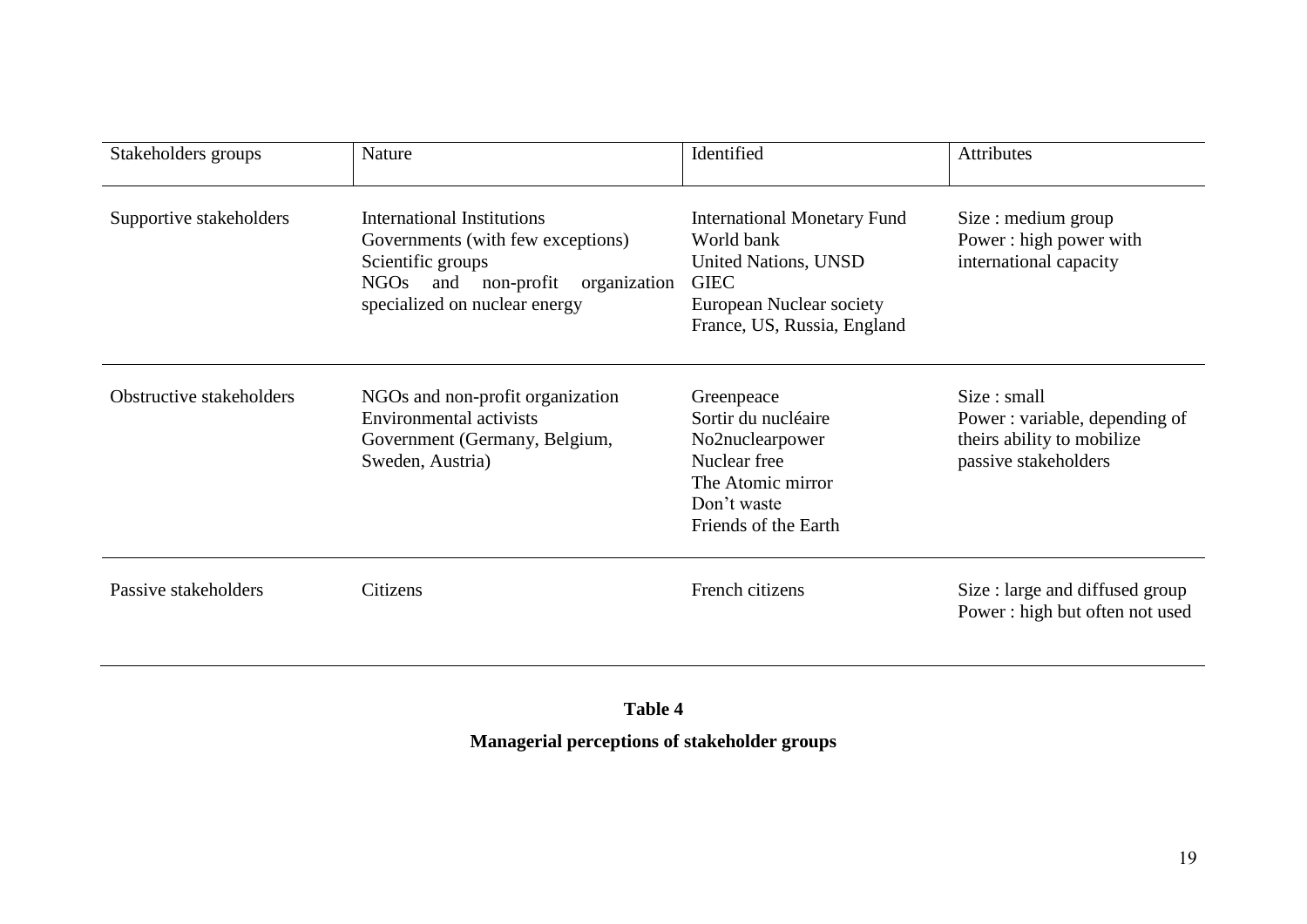### **Corporate stakeholder and sustainability strategies**

How do managerial perceptions of their organization's stakeholders translate into corporate strategies and actions in the context of sustainability? Managers saw the current preoccupation with sustainable development at the institutional and societal level and concern about climate change as a business growth opportunity for the nuclear industry. Portraying nuclear energy as a sustainable energy option was also seen as a way to enhance the reputation of the industry which was under attack from anti-nuclear activists as the following quotes illustrate:

| <b>Respondents</b>                                          | <b>Illustrative Quotes</b>                                                                                                                                                                                                                                                                                                                                                                                                                                                |
|-------------------------------------------------------------|---------------------------------------------------------------------------------------------------------------------------------------------------------------------------------------------------------------------------------------------------------------------------------------------------------------------------------------------------------------------------------------------------------------------------------------------------------------------------|
| (Plant director, n°79, case<br>2)                           | "The main idea is to communicate on $CO2$ -free energy generation.<br>This is a reputation stake and we needed to have a social acceptation<br>to pursue our activities."                                                                                                                                                                                                                                                                                                 |
| (Sustainable development<br>manager, $n^{\circ}1$ , case A) | The current energy model is focus on fossil fuel generation. But we<br>will need to change it and the nuclear power generation appears as a<br>sustainable solution to answer to a part of the growing energy needs.<br>Furthermore, the key issue of the century is the global warming and<br>nuclear do not produce greenhouse gas, so it doesn't contribute to<br>global warming. It's for that reason that sustainable development is a<br>major opportunity for us." |
| (Strategy director, n°8, case<br>A)                         | I would say that it is an unbelievable opportunity because sustainable<br>development which was traditionally considered as opposed to<br>nuclear will be our best ally because of global warming. If we apply<br>the logic further, we could say that nuclear power generation is the<br>solution to environmental issues."                                                                                                                                              |
| (Quality coordinator, n°9,<br>case A)                       | "For us, I think above all that it's a strategic approach with huge<br>business opportunities."                                                                                                                                                                                                                                                                                                                                                                           |
| (R&D director, n°84, case<br>2)                             | "We say that nuclear power is a clean energy which does not<br>produce CO <sup>2</sup> . It's an original idea from our president to enhance<br>nuclear reputation because the public opinion is very sensitive on this<br>subject."                                                                                                                                                                                                                                      |
| (Plant director, n°124, case<br>$n^{\circ}3)$               | "The fact that the corporation makes sustainable development the<br>focal point of the group's industrial strategy is a very important thing<br>that allows considering differently the nuclear power industry.<br>Associating sustainable development with nuclear is well done in<br>terms of corporate reputation and marketing. It's very good to<br>communicate on it."                                                                                              |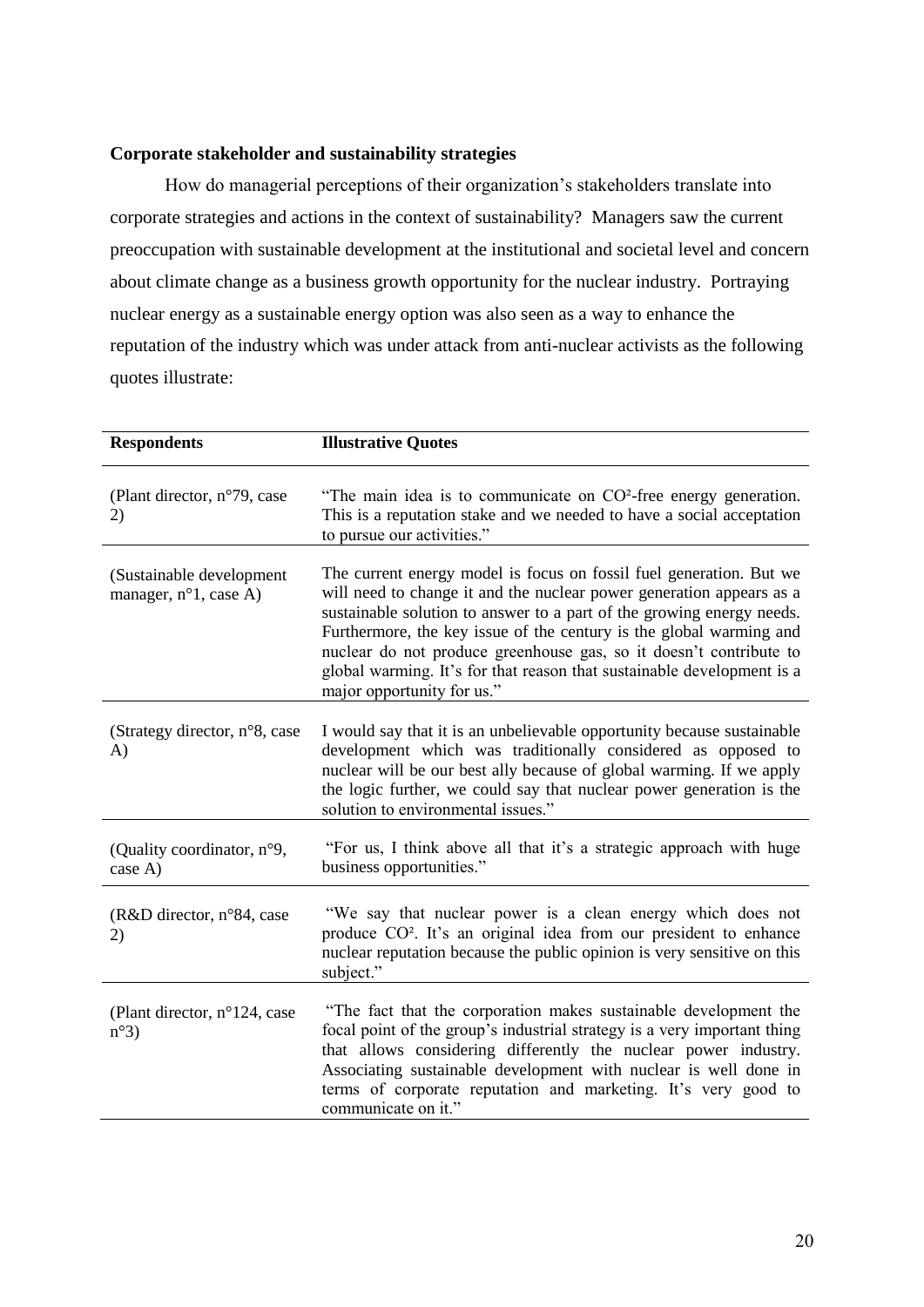Implementing a 'sustainable growth' policy was therefore a strategic issue for the company. However, the way they could address sustainability issues was strongly constrained by the corporate perception of the environment. Respondents described the political, economic and social environment of the nuclear industry as being 'unstable' and 'volatile'. The corporate response to instability and volatility could be described as cautiously conservative mirroring responses made by individuals in groups when they face uncertain situations – risk-taking behavior tends to be minimized and conventional actions are reproduced (Michalon, 2002). In this case the company reduced its risk by publicly committing to sustainable development and developing social and environmental reporting initiatives while continuing its growth strategies. The corporate approach to sustainable development allowed it to preserve its traditional business model and precluded any radical shift in strategy, which could risk alienating its supportive stakeholders or providing more support to the anti-nuclear lobby. Public espousal of the principles of sustainable development and its translation into sustainable growth were consistent with the views of the general public that allowed the latter to remain passive. This need for reducing stakeholders' perceptions of risk is illustrated by the following quotes:

| <b>Respondents</b>                                   | <b>Illustrative Quotes</b>                                                                                                                                                                                                                                                                                                                                                                                                                                                                                                                                                                    |
|------------------------------------------------------|-----------------------------------------------------------------------------------------------------------------------------------------------------------------------------------------------------------------------------------------------------------------------------------------------------------------------------------------------------------------------------------------------------------------------------------------------------------------------------------------------------------------------------------------------------------------------------------------------|
| (communication director,<br>$n^{\circ}$ 5, case A)   | "We don't have any right to make mistake, we cannot afford to fake<br>anything because NGOs are watchdogs and just wait for this "faux-<br>pas". If there is any difference between what we say and what we do,<br>the whole industry would be accused and put in danger. For us, it is<br>also a reputation stake, with only one mistake, all what we built<br>before will be destroyed. You have to remember that some of our<br>stakeholders' job is only to fight again our industry until death. That<br>situation obviously obliges us to be more rigorous and careful than<br>others." |
| (Partnership coordinator,<br>$n^{\circ}19$ , case A) | "We always remember that our survival is linked to the social<br>acceptation of nuclear power generation. We are at the mercy of<br>public opinion. If people say no to nuclear power, it's over. The<br>nuclear power sector knows that it faces a high risk and the social<br>acceptation is a crucial issue."                                                                                                                                                                                                                                                                              |
| (Operational manager,<br>$n^{\circ}$ 128, case 3)    | "The crucial issue is risk management. Today, the nuclear is<br>considered risky, so we are very sensitive about social trend and<br>public opinion variation."                                                                                                                                                                                                                                                                                                                                                                                                                               |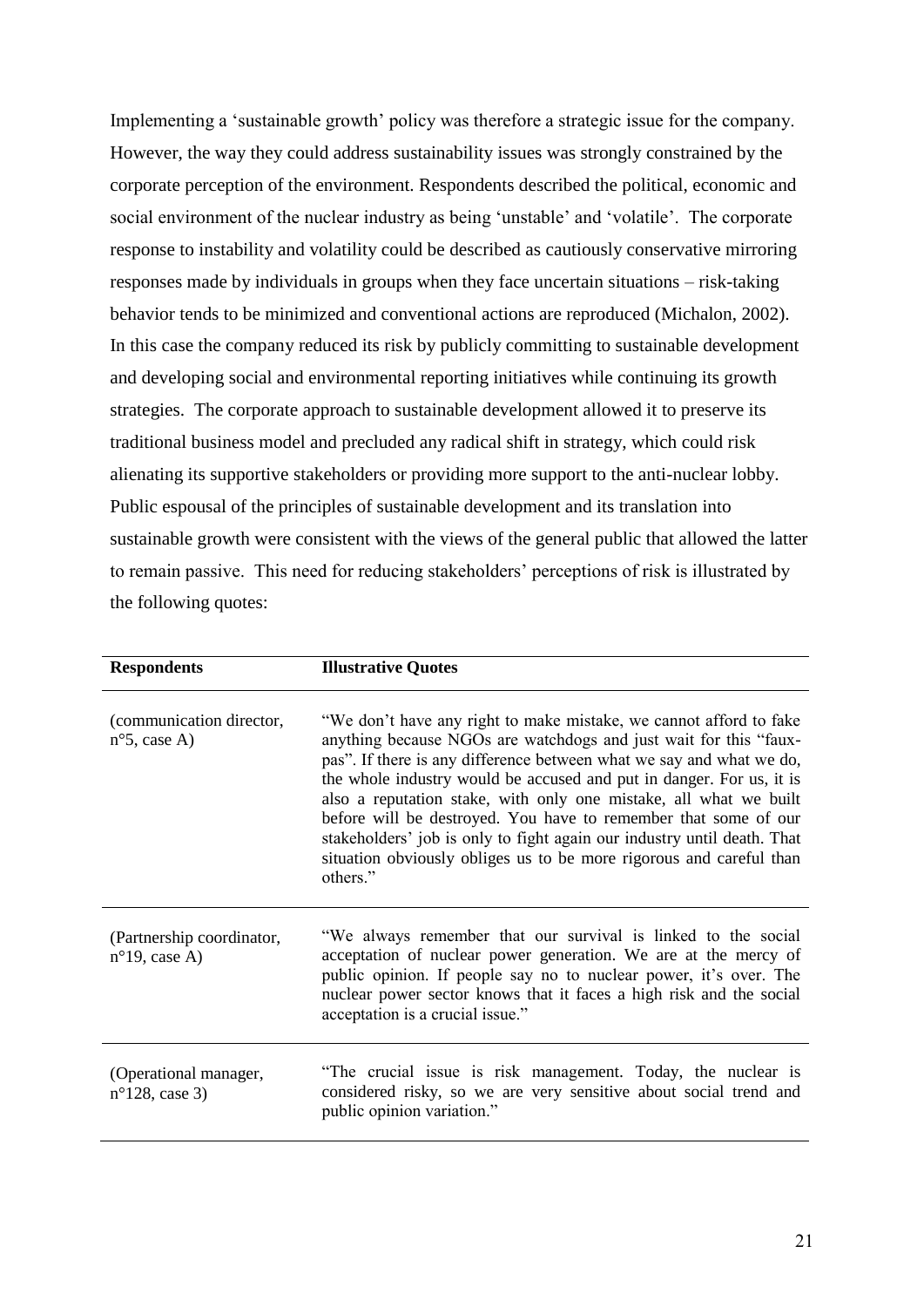(Institutional relations manager, n°16, case A)

"Sustainable development is not a funny and trendy concept; it's an obligation for corporations like ours. The social acceptation is very important; it is a survival condition for our group."

To avoid any risk taking and benefit from the new business opportunity, the company had made a public commitment to sustainable development and implemented a 'sustainable growth' strategy, which involved pursuing economic growth while taking into account the environmental and social impacts. The organizational translation of this sustainable growth goal was made through a new management system consistent with the 'triple bottom line strategy and the Global Reporting Initiative Management tool (GRI). A global reporting system was developed by the corporate headquarter that provided guidelines to subsidiaries' managers to report on economic, environment and social aspects of their business. For example, one strategy was about 'reducing consumption' and the company identified a four step process by which this could be achieved. All units were asked to report their progress toward the four steps and develop progression plans. The ones that were able to achieve the last step received recognition from the board:

- 1) The plant reduces the consumption of resources on which it can immediately realize a significant cost-reduction.
- 2) The plant makes a strategic environmental analysis to define its entire environmental impact.
- 3) The plant implements a systematic eco-efficiency process (cost analysis, energy efficiency, and alternate processes) and sets an annual action plan with performance objectives.
- 4) The plant uses life cycle analysis and invests in R&D to optimize its consumptions. Suppliers are selected according to the plant's need to improve the environmental performance of its products and manufacturing processes. The plant communicates the improvements to its stakeholders.

Every subsidiary is expected to follow the same guidelines and use the same tools to assess performance. However, on further probing most respondents explained that this new global management system was not an innovation for the nuclear power sector because it has always been very cautious about environmental issues as the following quotes illustrate: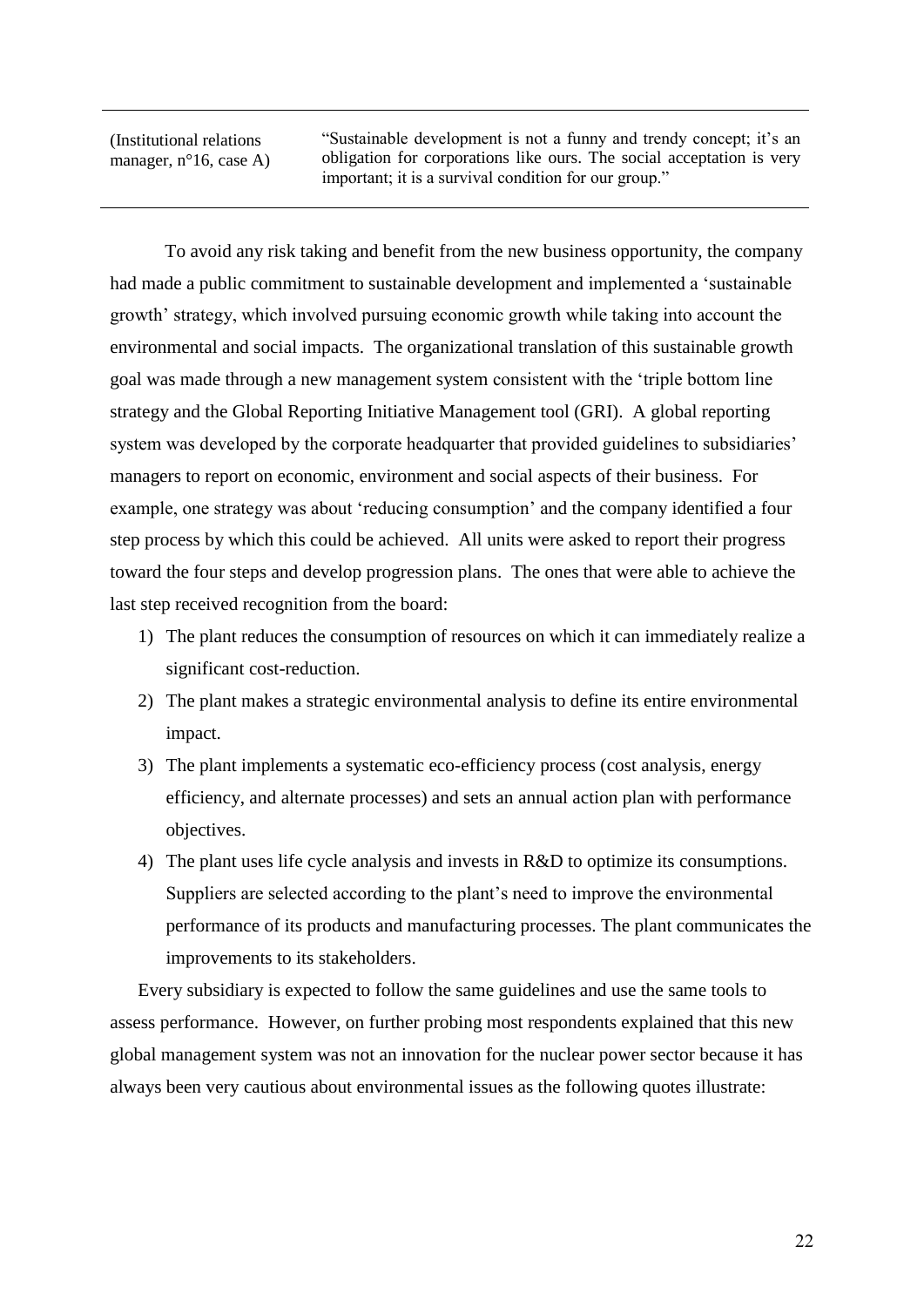| <b>Respondents</b>                                            | <b>Illustrative Quotes</b>                                                                                                                                                                                                                                                                                                                                                                                                         |
|---------------------------------------------------------------|------------------------------------------------------------------------------------------------------------------------------------------------------------------------------------------------------------------------------------------------------------------------------------------------------------------------------------------------------------------------------------------------------------------------------------|
| (Sustainable development)<br>director, $n^{\circ}1$ , case A) | « It was not a revolution but an evolution. It was important for us to<br>maintain ours previous way of doing and show to people that it was<br>only an improvement of the existing management system. I don't<br>want to talk about change. Change scares everybody. We wanted<br>employees to understand that they were doing that before and<br>sustainable development was only to go a little bit further in the<br>process." |
| (Plant director, $n^{\circ}52$ , case<br>1)                   | "For us, it was not a real change. We have always been very careful<br>about social and environmental issues. The good thing with<br>sustainable development is that this work is now recognized by both<br>external and internal actors."                                                                                                                                                                                         |

Then, the commitment to sustainable development did not fundamentally change the business model of the company. It only reinforces the company's existing environmental policies (dictated mainly by the regulatory agencies). Eco-efficiency is not the same as sustainable development and despite its commitment to environmental sustainability when it came to actual practice decisions were driven more by 'efficiency' then 'eco'. The new environmental reporting system was communicated to all stakeholder groups as part of a 'sustainable growth' strategy. The company's environmental strategy was thus complemented by a stakeholder management strategy in an attempt to enhance the company's social legitimacy. The strategic focus was on the obstructive and passive stakeholders – to the former group they attempted to portray nuclear power as a clean energy source and to the latter they stressed the safety and risk management policies of the company to prevent any shift in public opinion. Despite the affirmations of the triple bottom line approach in balancing economic, social and environmental issues to achieve 'sustainable growth' in practice the focus was on sustaining growth. We will discuss two examples that illustrate how economic and profit motives continued to dominate decision making on environmental issues.

The first case involves toxic acid dumping. Many subsidiaries use toxic acids in their production chain and produce substantial quantities of toxic waste. One plant invested in R&D to identify ways to recycle toxic acid waste and developed an innovative process that allowed it to recycle 80% of the waste, which could be used for production. This innovation was eco-efficient and led to significant reduction of toxic acids dumping. However, two other plants that used similar toxic acids did not implement the recycling process but instead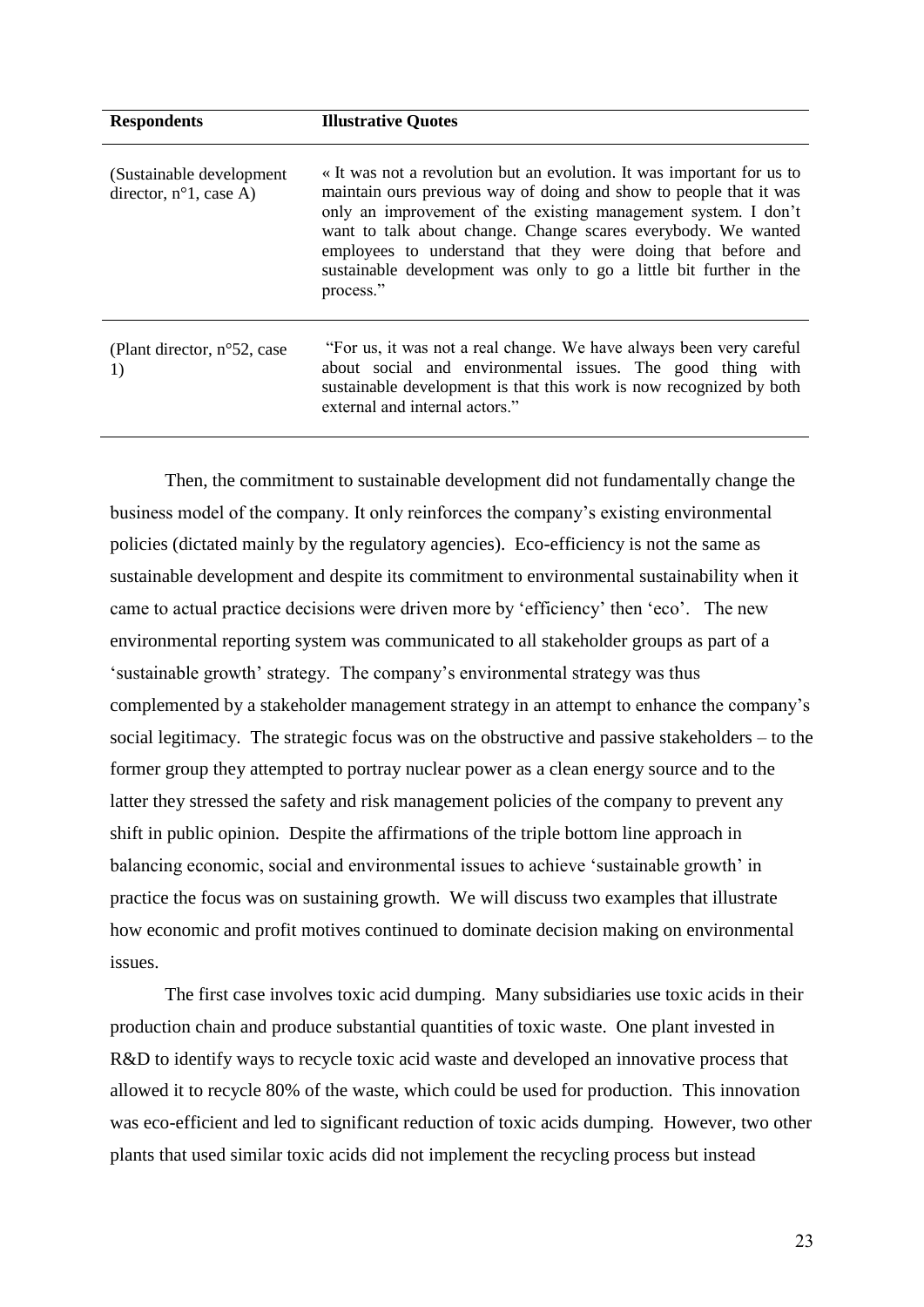constructed a chemical station where the waste was treated to reduce its toxicity before releasing the treated waste into the nearest river. This process did not reduce the dumping of acid waste but only the level of its toxicity, which was sufficient to meet regulatory standards. When asked why the recycling process which their own company had developed was not used in all its plants managers cited high costs and inadequate returns on investment as the following quotes illustrate:

| <b>Respondents</b>                                     | <b>Illustrative Quotes</b>                                                                                                                                                                                                                                                                                                                                                                                                      |
|--------------------------------------------------------|---------------------------------------------------------------------------------------------------------------------------------------------------------------------------------------------------------------------------------------------------------------------------------------------------------------------------------------------------------------------------------------------------------------------------------|
| (Laboratory coordinator,<br>$n^{\circ}$ 125, case 3)   | « Yes I know they did a great thing with their recycling process.<br>Acids release is a real impact for our kind of plant. But we do not<br>have enough acid release to invest in this process. It's very expensive<br>and it's not interesting for us. Now, you're right, it's better to recycle<br>but it will be always costly, from building to maintenance."                                                               |
| (Chemical station manager,<br>$n^{\circ}123$ , case 3) | "I know this innovation, they retreat acids and reinsert it into the<br>production process, aren't they? Good. But here, it is not a priority.<br>Too expensive and no real return on investment. We try to respect the<br>law by mixing acids before releasing. But the process is not reliable,<br>we still have problem with legal limits. I would be happy to have the<br>same recycle process but they will never accept." |

So in essence the implementation of the recycling process is limited to plants where cost reductions can be achieved, otherwise conventional treatment of waste continues to be practiced.

Another plant manufactured a product that contained SF6, the most potent greenhouse gas with a global warming potential 22,200 times greater than carbon dioxide. Corporate headquarters directed the plant to reduce gas emissions to be consistent with the company's policy on clean energy and to comply with environmental regulation. The plant responded by conducting a life cycle analysis of the product in an attempt to reduce the amount of gas used in the final product since no substitute existed. However, in practice no real reductions resulted because of the difficulty to translate sustainability strategy into practice as explained by a technician:

| <b>Respondents</b>                    | <b>Illustrative Quotes</b>                                                                                                                                                                        |
|---------------------------------------|---------------------------------------------------------------------------------------------------------------------------------------------------------------------------------------------------|
| (Technician, $n^{\circ}97b$ , case 2) | "We have more and more constraints. We must think to the product<br>cycle of life and try to reach a 100% recycling. The group<br>communicated a lot on this topic during the last years. We also |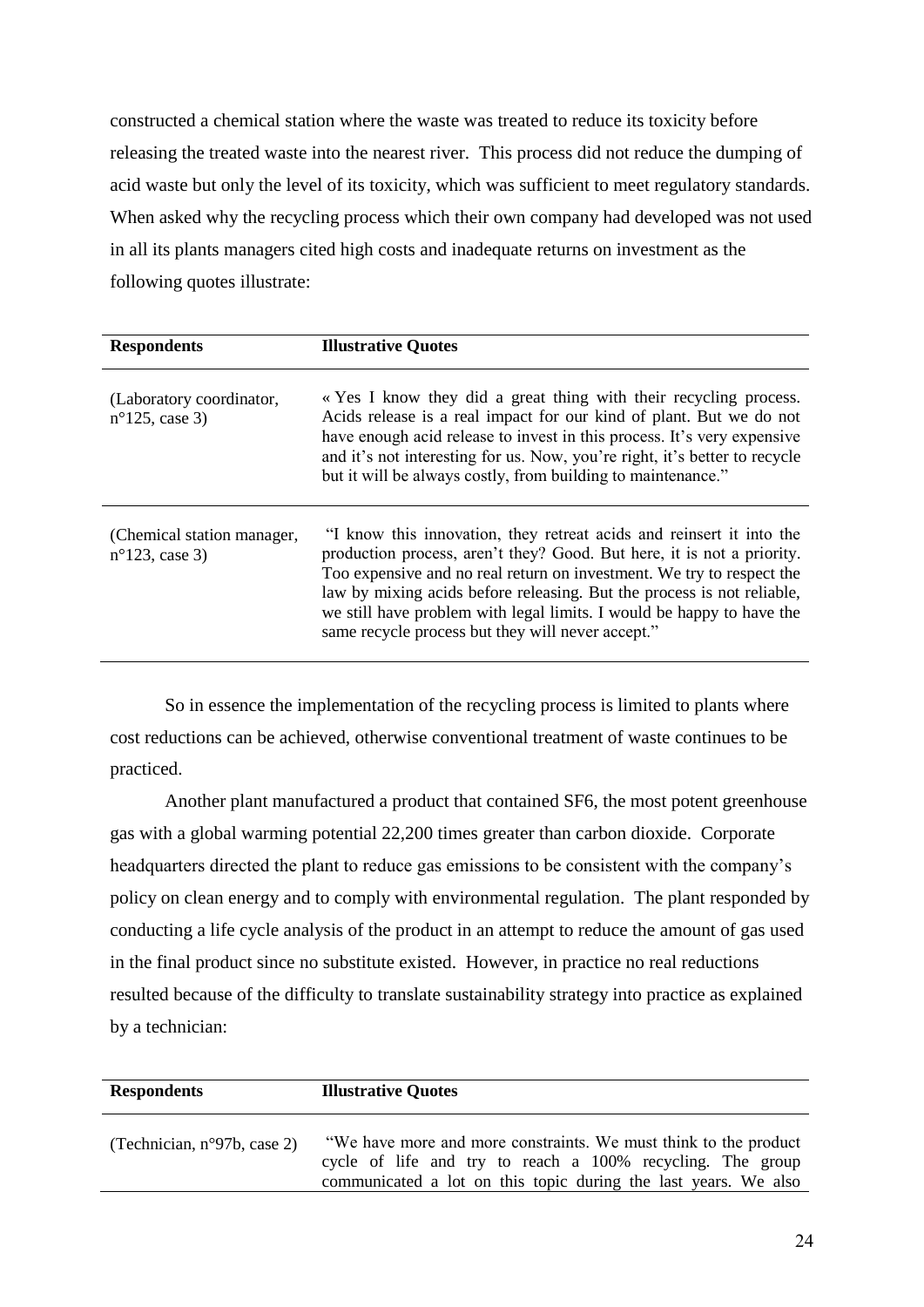The 'constraints' identified by the technician were really at the heart of the company's environmental policy. The life cycle approach widely promoted to their stakeholders as one of their company's major environmental initiatives involved first asking each plant to identify toxic and polluting raw materials that would be used for life cycle analysis. Then the engineering department was asked to come up with technological solutions and alternatives while taking into account environmental impacts over the life cycle of the products. However, the guidelines stipulated that life cycle comparisons could only be done on products that had similar costs. If cheaper alternatives existed they were invariably preferred. The company's environmental manual stated:

" [The goal] is to conceive new products by minimizing their environmental impacts on environment if it is technically and economically feasible. […] Environmental criteria will be used to choose between two options that are technically and financially equivalent". [Operational instructions for conception, case n°2)

Thus, in practice the use of life cycle analysis to assess the environmental impact of products and implement the company's sustainable growth strategies privileged the environment only when it was 'technically and economically' prudent to do so. While the engineers interviewed were all aware of the company's new focus on sustainable development and the need for more sustainable products they also pointed out that ultimately their choice of raw materials was dictated by customer preferences and willingness to pay a premium for a less environmentally harmful processes:

| (Operator, $n^{\circ}92a$ , case 2)              | "We use a greenhouse gas and each product is equipped with sensors<br>that allow a constant control. But if there is a breakdown on a sensor,<br>we need to change it and traditionally, we use to open the system and<br>the gas escapes a little bit when changing the sensor. Now we put a<br>valve on the sensor to be sure that the gas does not escape. But this is<br>an option; customers have to pay more for that, so they do not<br>systematically ask for this technology." |
|--------------------------------------------------|-----------------------------------------------------------------------------------------------------------------------------------------------------------------------------------------------------------------------------------------------------------------------------------------------------------------------------------------------------------------------------------------------------------------------------------------------------------------------------------------|
| (New product manager,<br>$n^{\circ}84$ , case 2) | "Sometime customers ask for environmental information when<br>asking for a call of offers, but I must be honest, it is rare, they always<br>look after the price firstly, no matter the environment will be<br>impacted."                                                                                                                                                                                                                                                               |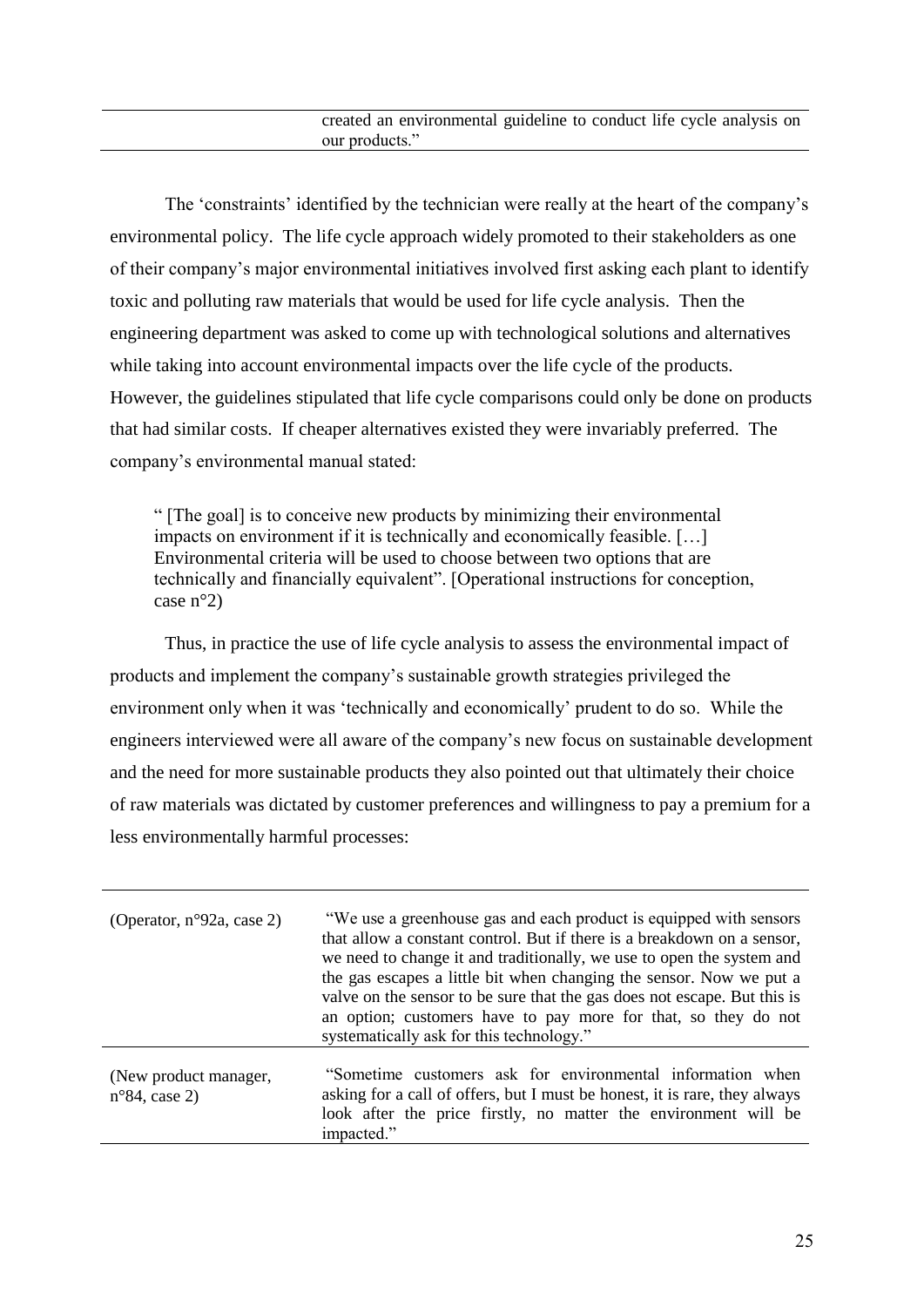Some respondents even claimed that the company positioned some manufacturing changes as being environmentally motivated when in fact they were driven by cost concerns. Engineers were instructed to reduce costs by using less material and inputs in new product development. The subsequent reduction in input was then claimed as an environmental improvement. While there is nothing inherently wrong in this win-win approach using cost advantages as a primary motivator limits the extent of environmental improvements that are really possible as the following quotes illustrate:

| (Engineer, $n°90$ , case 2)                       | "Taking into account environmental impacts remains theoretical. The<br>environmental guideline mentions it but in practices, it is not the case.<br>Technically, we have the logical to compare solutions in terms f<br>environmental impacts. But, we don't do it. Because of cost<br>reduction, we always do better than before; there is less raw material,<br>less expensive material, so it is good for environment and people<br>around think that it is environmentally conceived. It is not true. We<br>think in term of cost reduction and then there is a raw material<br>consumption's reduction, so it is always better than before. But if<br>environment was really taking into account, I think that many thing<br>could change." |
|---------------------------------------------------|--------------------------------------------------------------------------------------------------------------------------------------------------------------------------------------------------------------------------------------------------------------------------------------------------------------------------------------------------------------------------------------------------------------------------------------------------------------------------------------------------------------------------------------------------------------------------------------------------------------------------------------------------------------------------------------------------------------------------------------------------|
| (Vice plant director, $n^{\circ}80$ ,<br>case 2)  | "The goal of conception (life cycle analysis) is to reduce the<br>manufacturing price. That's it."                                                                                                                                                                                                                                                                                                                                                                                                                                                                                                                                                                                                                                               |
| (New product director,<br>$n^{\circ}84$ , case 2) | "It won't be honest to say that it is for sustainable development. We<br>have the idea, we need to reduce manufacturing cost and we<br>understood that it was in line with the corporate sustainable policy."                                                                                                                                                                                                                                                                                                                                                                                                                                                                                                                                    |

Figure 1 describes managerial perceptions of stakeholders and the resultant corporate strategies.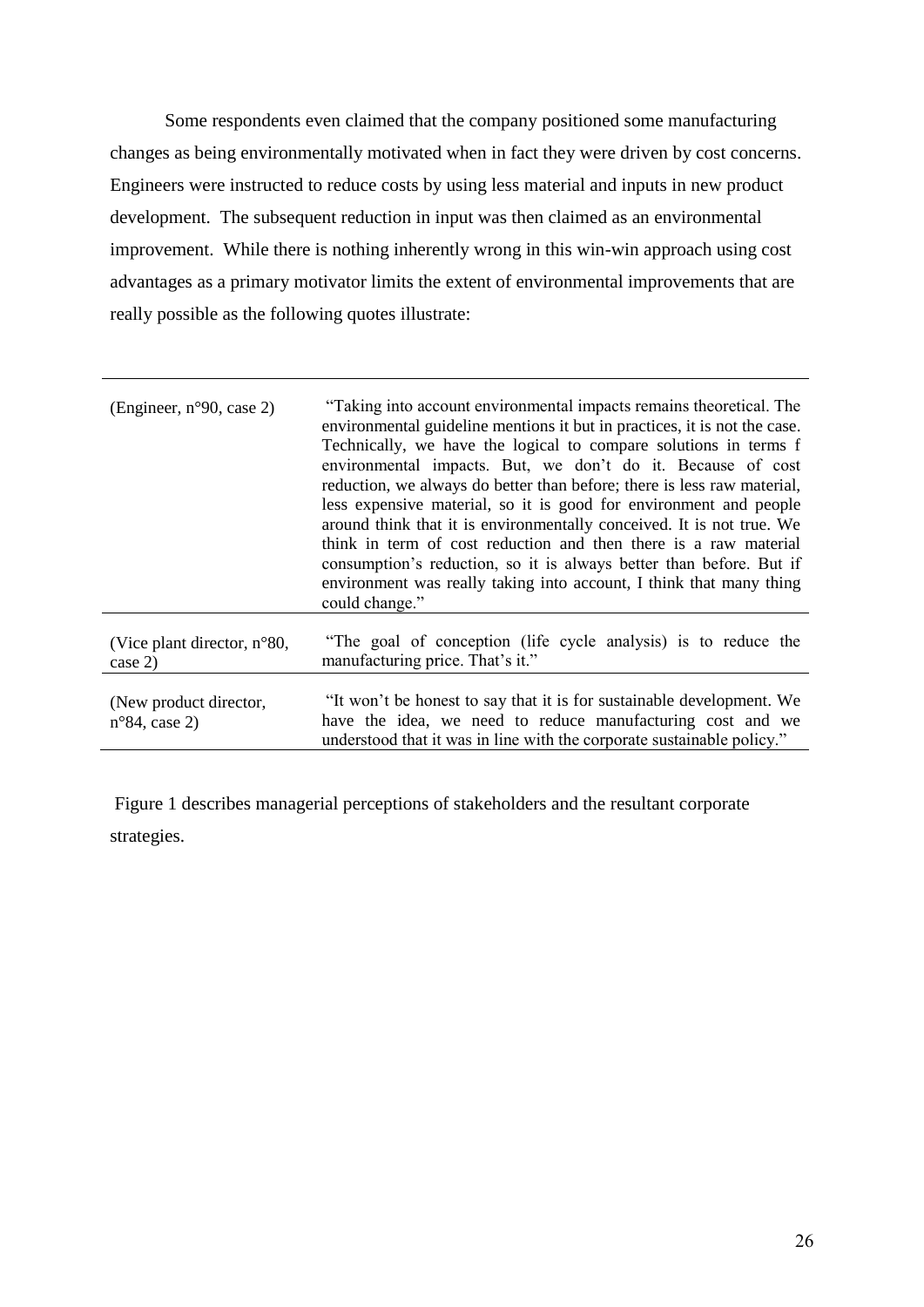

### **Figure 1 Stakeholders and corporate strategy.**

#### **Discussion**

Our analysis indicates that despite espoused claims about the transition to sustainable development there was no significant shift in the business model of the nuclear energy group we studied. Environmental initiatives were invariable evaluated using traditional criteria cost reductions, efficiency gains and customer preferences. Our findings are consistent with other empirical studies in other industries where the ultimately the economic bottom line determines the scope and extent of environmental and social initiatives (Banerjee, 2001; Banerjee, Iyer & Kashyap, 2003; Margolis & Walsh, 2003). In this case strategic engagement with supportive stakeholders involved highlighting the business and growth opportunities of the nuclear industry because of rising concerns over greenhouse gas emissions. In engaging with the passive stakeholders the company sought to reassure them of the safety risks of nuclear energy while also highlighting the 'clean' aspects of nuclear energy. Obstructive stakeholders were presented with the company's new sustainable development agenda publicizing their environmental and reporting initiatives, their commitment to reducing their environmental footprint and better technologies to reduce radioactive waste. The strategy of 'sustainable growth' was designed to please all stakeholders although the company was aware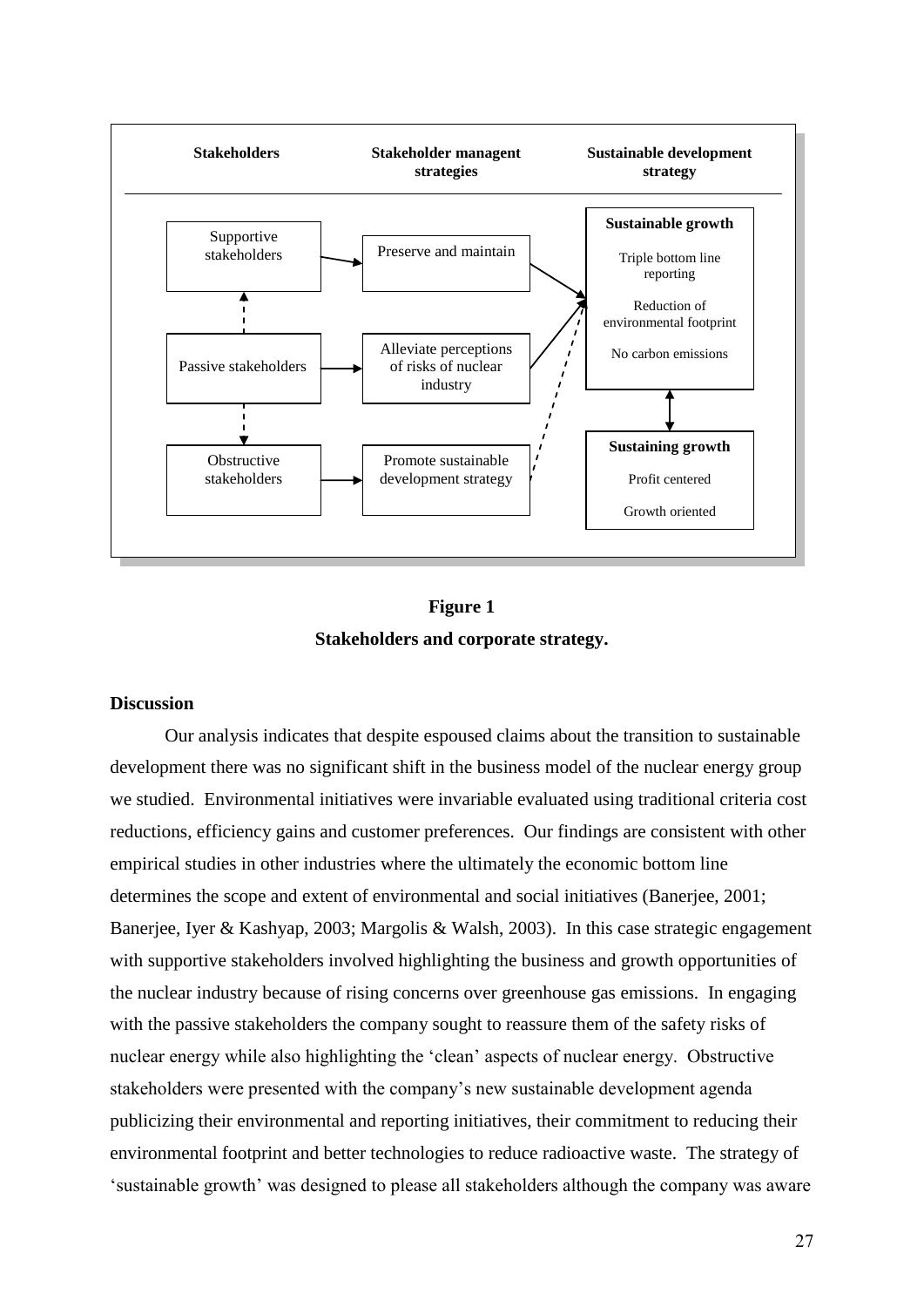of the potential for public opinion to shift, government policies to change and anti-nuclear voices becoming more strident and powerful.

However, sustainability in this case was very much restricted to a 'win-win' discourse although the reduction of environmental impact was minimal. Win-win situations involving the environment and business are not so obvious and frequent (Banerjee, 2007). Attracted by cost reduction, production efficiency and new markets, companies commit to environmental strategy and are soon confronted with dilemmas. Green management can be very expensive; re-treatment station buildings, recycling process implementation or R&D investment involve significant costs. Moreover, managers have to make technological choices between environmental efficiencies and costs. If cost reduction is the corporation's key motivation to implement green management managers will tend to choose the cheaper solution despite of its lower environmental efficacy. Our analysis suggests that the firm we studied committed to environmental issues in order to benefit from the business opportunities coming from sustainable development. In areas where business interests coincided with environmental improvements, the firm's developed and implemented environmental strategies.

The sustainable growth strategy in the case we studied was really a sustaining growth strategy. It was about leveraging current concerns about greenhouse gas emissions to expanding the use of nuclear power by promoting it as a clean source of energy while alleviating public concerns about safety. The growth strategy was further reinforced by assessing environmental initiatives by economical and technical criteria and only allowing those initiatives that do not increase costs to be implemented. There was no meaningful attempt to redefine the company's business based on the sustainability agenda. Despite low key (and ultimately unsuccessful) attempts to invest in the renewable energy sector the company saw itself as a nuclear energy provider and sought to expand their operations world wide. What is interesting in this case is that the company's majority shareholder is the French government who vetoed any attempts by management to invest in renewable energy because it was too costly and impractical. Thus, in the current political economy economic growth and expansion is privileged over environmental and social concerns whether it is by a multinational corporation seeking to enhance shareholder wealth or a publicly owned company seeking to expand its profits and revenues. Wealth is created and revenues are generated not through sustainable growth but by sustaining growth. The company's major goal of 'reducing consumption' for each plant per unit of output will not reduce environmental impacts in any meaningful way because any reduction will be nullified by increased output and sales as the industry expands.

28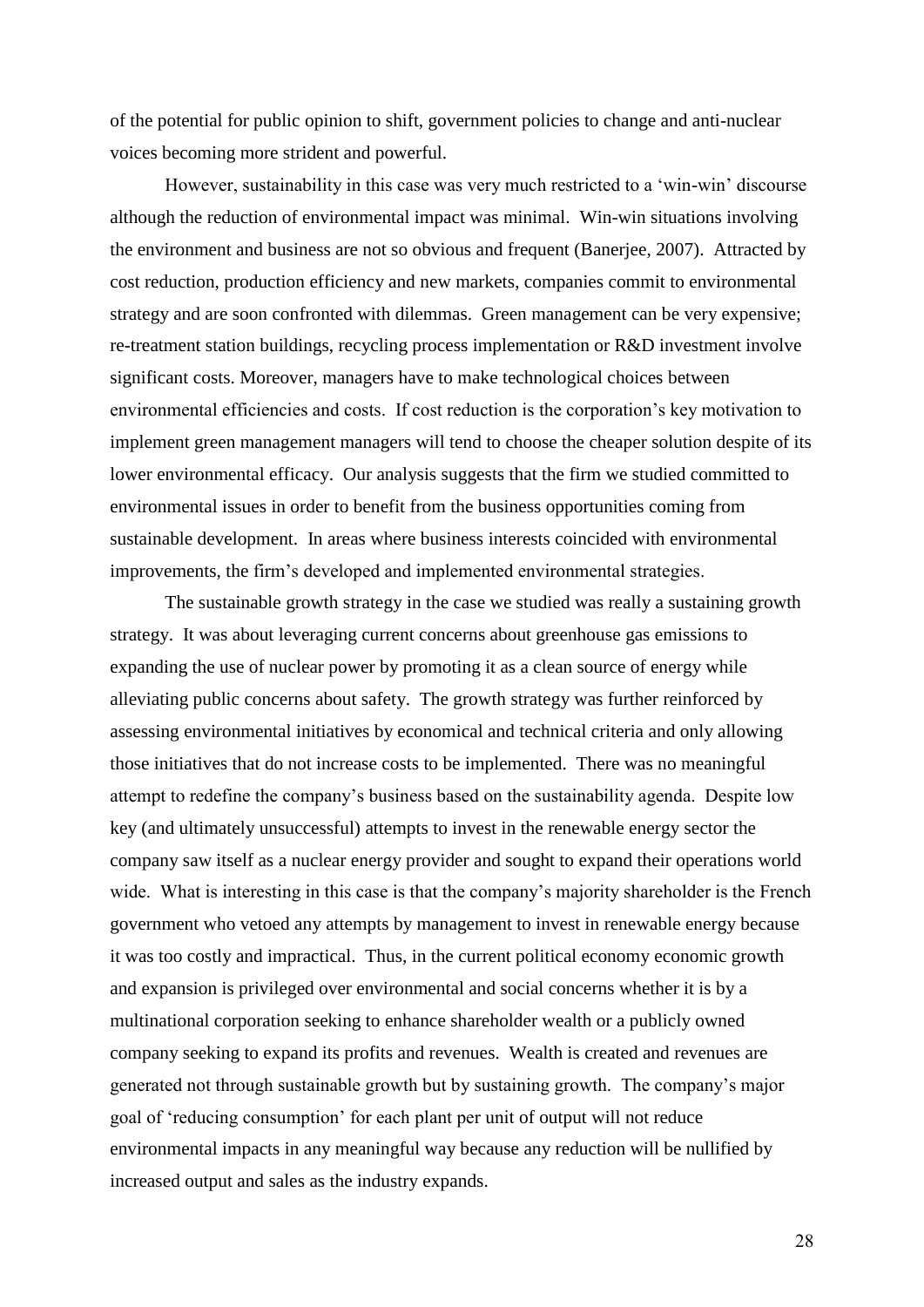While the study has obvious limitations in terms of its generalizability of findings from a single case study it does highlight the limitations of the enlightened self-interest view of sustainable development by showing that business interests are the primary driver of environmental strategies and that there is no fundamental change in the traditional business model when it comes to addressing sustainability challenges. Business opportunities linked to green management have been widely promoted in the literature (Porter et al., 2001; Wiedemann-goiran, Perier, & Lépineux, 2003). Both in the business and academic press there are scores of articles that exhort all businesses to embrace sustainable development because not only can such an approach save the planet it can also improve the company's financial and economic position. These writers predict that by becoming environmentally responsible firms can leverage competitive advantage, generate cost savings through processoriented green management and build a good corporate reputation.

However, some caution must be advocated for the promotional campaign for sustainability in business firms. Our analysis shows that self-regulation based upon business interests can fail in achieving the goal of sustainability. Corporations will not escape from an economic logic and will apply the same business models to sustainability. More research is needed to understand the long-term effects of a particular environmental initiative. Most research has focused on the win-win cases of environmentalism. Once the low hanging fruit of energy efficiencies, waste reduction and recycling are picked, companies are confronted with environmental initiatives that no longer provide immediate economic and financial benefits. How do managers' negotiate tradeoffs in a win-lose situation? What are the decision-making criteria that are used? How are these communicated to external and internal stakeholders? We need more research that highlights decision-making processes in trade off situations.

Our findings have some implications for change in the nuclear power industry. First, it shows that nuclear power corporations are highly constrained by external stakeholders. Direct engagement with the corporation by obstructive stakeholders may be less effective than attempts to convert passive stakeholders to take a stronger stance against the expansion of the nuclear sector. Second, the geopolitical context of nuclear energy is a significant factor for the future of the industry. Recent trends in European elections indicate a shift in the political climate with green parties making inroads in the European Parliament and in several countries in Europe. Green parties won 53 seats in the European Parliament and increased its representation from 5.5% to 7.2% in the assembly. Increasing political power among green parties could well see significant policy shifts away from nuclear energy to renewable energy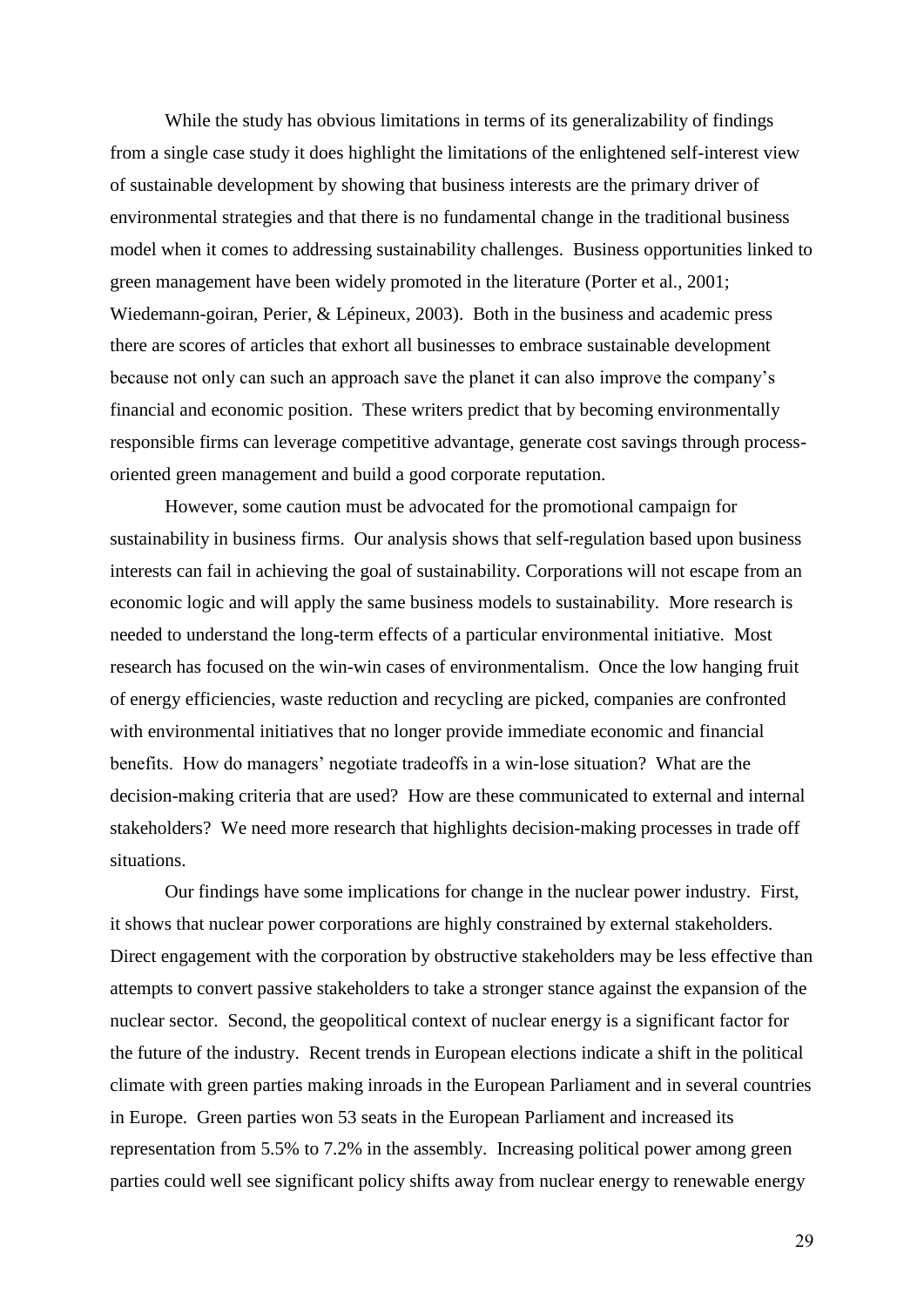sources. Ultimately how these stakeholder dynamics play out in the political economy will determine the direction of the nuclear energy industry.

The planet finds itself at a cross roads in terms of developing sustainable energy solutions. Much of the attention is focused on reducing greenhouse gas emissions from conventional energy sources. And despite the rhetoric both investment and technological developments in renewables are modest and limited in scope. How the energy industry is governed remains one of the most crucial challenges of sustainable development. Our findings indicate that green regulation matters more than green management in developing policies for environmental protection. Future research can explore new forms of legislation involving both 'hard' laws that corporations have to comply with and 'soft' laws or codes of conduct, environmental standards, environmental and social audits. While 'soft' forms of regulation are discretionary perhaps constant monitoring and scrutiny of corporate environmental impact by civil society actors can serve as another form of regulatory pressure that compels companies to make meaningful progress towards environmental protection. Thus, what is needed is not just green management but green governance involving the active participation of market, state and civil society actors to ensure that corporations do not stray from the path towards sustainability.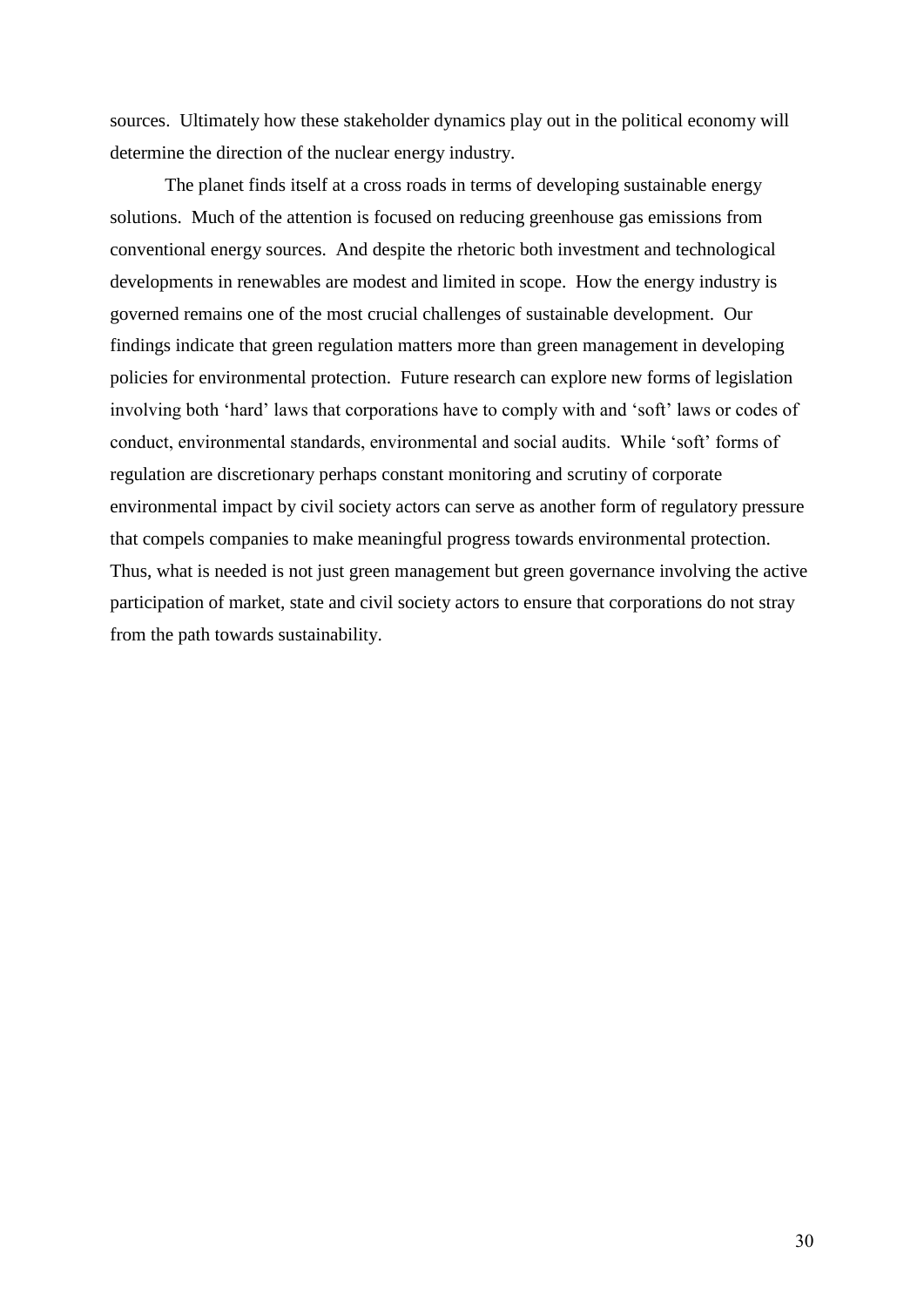### **REFERENCES**

- Bandy, J. (1996). 'Managing the other of nature: Sustainability, spectacle, and global regimes of capital in ecotourism'. *Public Culture* 8(3): 539–566.
- Banerjee, S. B. (2007). *Corporate social responsibility, the good, the bad and the ugly*. UK: Edward Elgar Publishing Ltd.
- Banerjee, S.B. (2000). 'Whose land is it anyway? National interest, indigenous stakeholders and colonial discourses: The case of the Jabiluka uranium mine'. *Organization & Environment,* 13, 1, 3-38.
- Banerjee, S.B. (2001). 'Managerial perceptions of corporate environmentalism: Interpretations from industry and strategic implications for organizations'. *Journal of Management Studies,* 38 (4): 489-513.
- Banerjee, S.B, (2003). 'Who sustains whose development? Sustainable development and the reinvention of nature'. *Organization Studies,* 24, 1, 143-180.
- Banerjee, S.B., Iyer, E.S. and Kashyap, R.K. (2003). 'Corporate environmentalism: Antecedents and influence of industry type'. *Journal of Marketing*, 67 (2): 106-122.
- Banerjee, S.B. (2007). *Corporate Social Responsibility: The Good, the Bad and the Ugly.* Sheffield: Edward Elgar.
- Bowie, N. E. (1999). *Business Ethics: A Kantian Perspective*. Oxford: Blackwell Publishers.
- Carroll, A. (1979). 'A three-dimensional conceptual model of corporate social performance'. *Academy of Management Review*, **4**, 497-505.
- DGEMP-DIREM (2006). Les principales conclusions du 10ème forum international de l'énergie. Paris: [http://www.developpement-durable.gouv.fr/.](http://www.developpement-durable.gouv.fr/)
- Donaldson, T. (1999). 'Making stakeholder theory whole'. *Academy of Management Review*, **24**, 237-241.
- Donaldson, T. & Dunfee, T.W. (1994). 'Toward a unified conception of business ethics: Integrative Social Contract Theory'. *Academy of Management Review*, **19**, 2, 252- 284.
- Donaldson, T. & Preston, L.E. (1995). 'The stakeholder theory of the corporation: concepts, evidence and implications'. *Academy of Management Review,* **20**, 1, 65-91.
- Dow Jones Sustainability Group Index (2000). http://www.dowjones.com/djsgi/ index/concept.html. Accessed 15 June, 2009.
- D'Unrug, M. C. 1974. *Analyse de contenu et acte de parole*. Paris: Edition Universitaires.
- Elkington, J. (1999). *Cannibals with forks*. Gabriola Island, canada: New society.
- Escobar, A. (1995). *Encountering development: The making and unmaking of the Third World, 1945–1992*. Princeton, NJ: Princeton University Press.
- Faber, N., Jorna, R., & Engelen, J. V. 2005. The sustainability of "sustainability" a study into the conceptual foundations of the notion of "sustainability". *Journal of Environnemental Assessment Policy and Management*, 7(n° 1): 1-33.
- Friedman, M. (1962). *Capitalism and Freedom.* Chicago: University of Chicago Press.
- Freeman, R.E. (1999). 'Divergent stakeholder theory'. *Academy of Management Review*, 24, 233-236.
- Gibbs, D., & Deutz, P. (2004). Eco-industrial development and economic development: industrial ecology or place promotion? *Business Strategy & the Environment*, 13(5): 3347-3362.
- Glaser, B., & Strauss, A. (1967). *The discovery of grounded theory : strategies for qualitative research*. London: Wiedenfeld and Nicholson.
- Hart, S.L. (1997). Beyond greening: Strategies for a sustainable world'. *Harvard Business Review* January/February: 6–76.
- Hill, C.W.L. and Jones, T.M. (1992). 'Stakeholder-agency theory'. *Journal of Management Studies,* 29, 31-154.